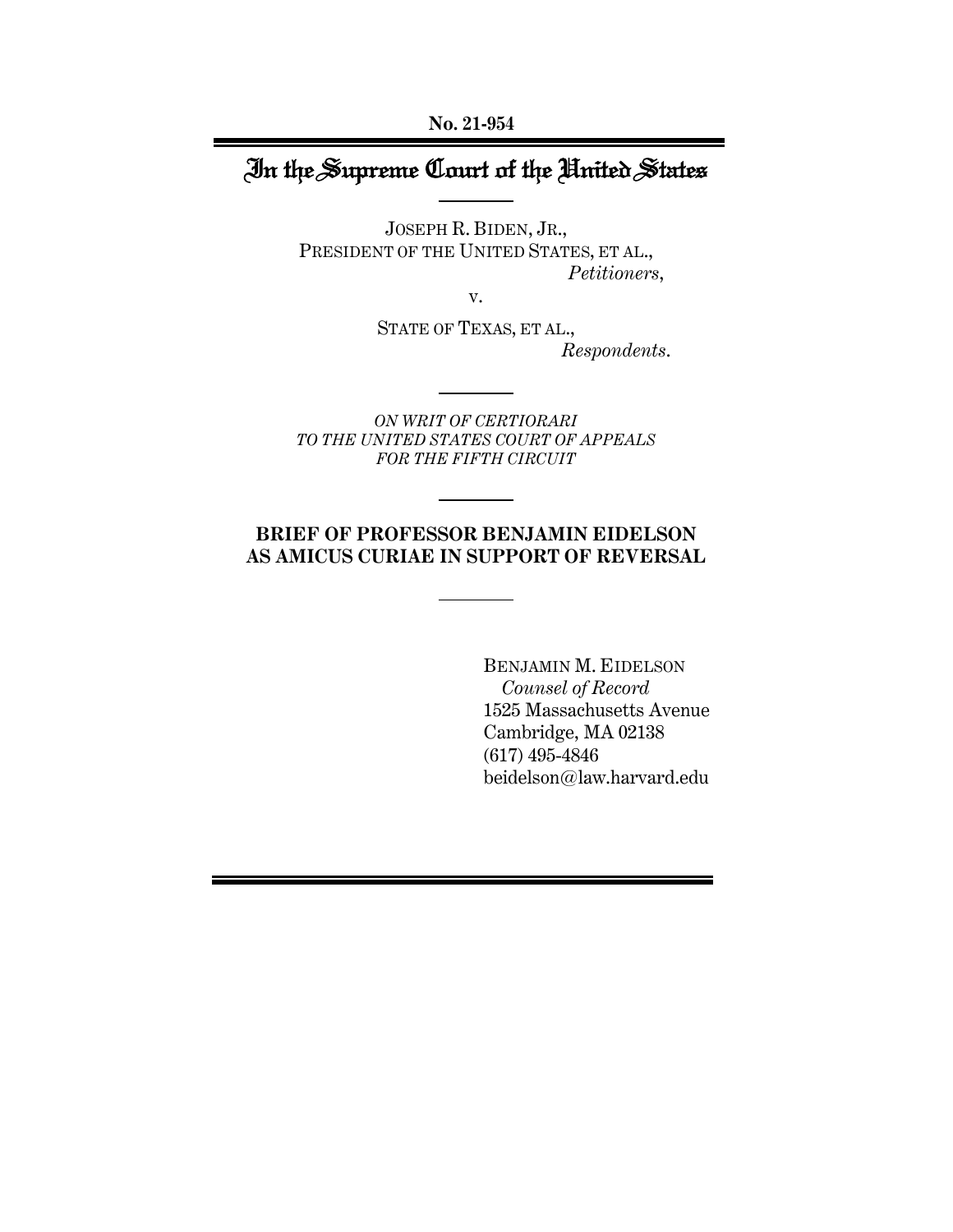## **TABLE OF CONTENTS**

| Argument:                                                 |     |
|-----------------------------------------------------------|-----|
| I. The October Memorandum is a legally effective          |     |
|                                                           |     |
| A. The October Memorandum is an agency action             |     |
|                                                           |     |
| B. The October Memorandum is not a post hoc               |     |
|                                                           |     |
| C. Regents' distinction between new actions and           |     |
| new explanations serves important values that             |     |
|                                                           |     |
| II. This Court should take care not to implicitly endorse |     |
| the Fifth Circuit's aggressive application of Regents     |     |
|                                                           |     |
|                                                           | -20 |
|                                                           |     |

## **TABLE OF AUTHORITIES**

## Cases:

| AT&T Info. Sys., Inc. v. Gen. Servs. Admin., 810   |  |
|----------------------------------------------------|--|
|                                                    |  |
|                                                    |  |
|                                                    |  |
| Dep't of Commerce v. New York, 139 S. Ct. 2551     |  |
|                                                    |  |
|                                                    |  |
| Brief for the D.C. Respondents, DHS v. Regents,    |  |
|                                                    |  |
| FCC v. Fox Television Stations, Inc., 556 U.S. 502 |  |
|                                                    |  |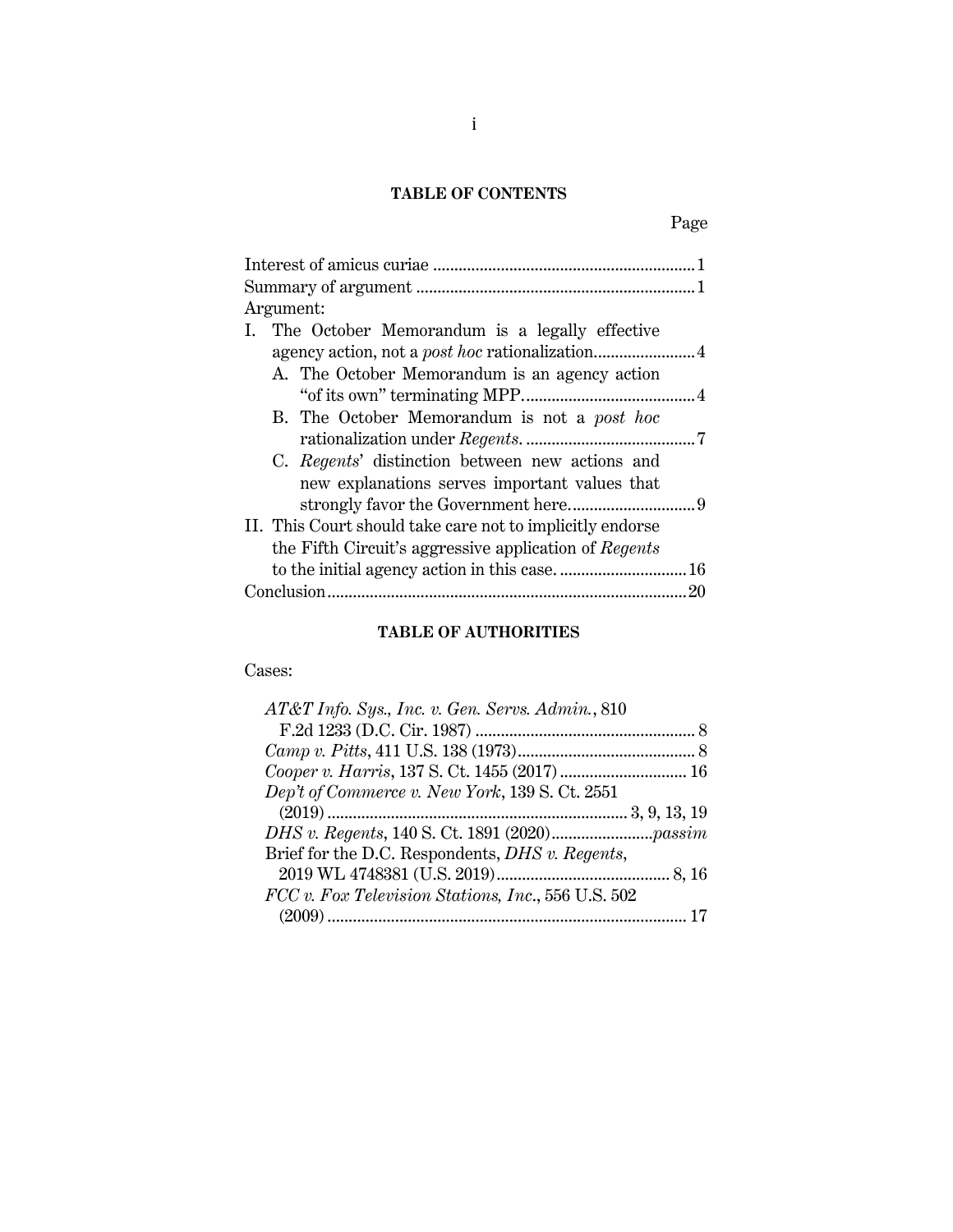| Cases—Continued: | Page |
|------------------|------|
|------------------|------|

| Motor Vehicle Mfrs. Ass'n of U.S., Inc. v. State             |  |
|--------------------------------------------------------------|--|
|                                                              |  |
| $NAACP$ v. Trump, 315 F. Supp. 3d 457 (D.D.C.                |  |
|                                                              |  |
| SEC v. Chenery Corp., 318 U.S. 80 (1943)  15                 |  |
|                                                              |  |
| Texas v. United States, 549 F. Supp. 3d 572 (S.D.            |  |
|                                                              |  |
| Reply Brief, Trump v. NAACP, 2019 WL 127068                  |  |
|                                                              |  |
| <i>Wages &amp; White Lion Invs., L.L.C. v. FDA,</i> 16 F.4th |  |
|                                                              |  |
|                                                              |  |

## Statutes:

## Miscellaneous: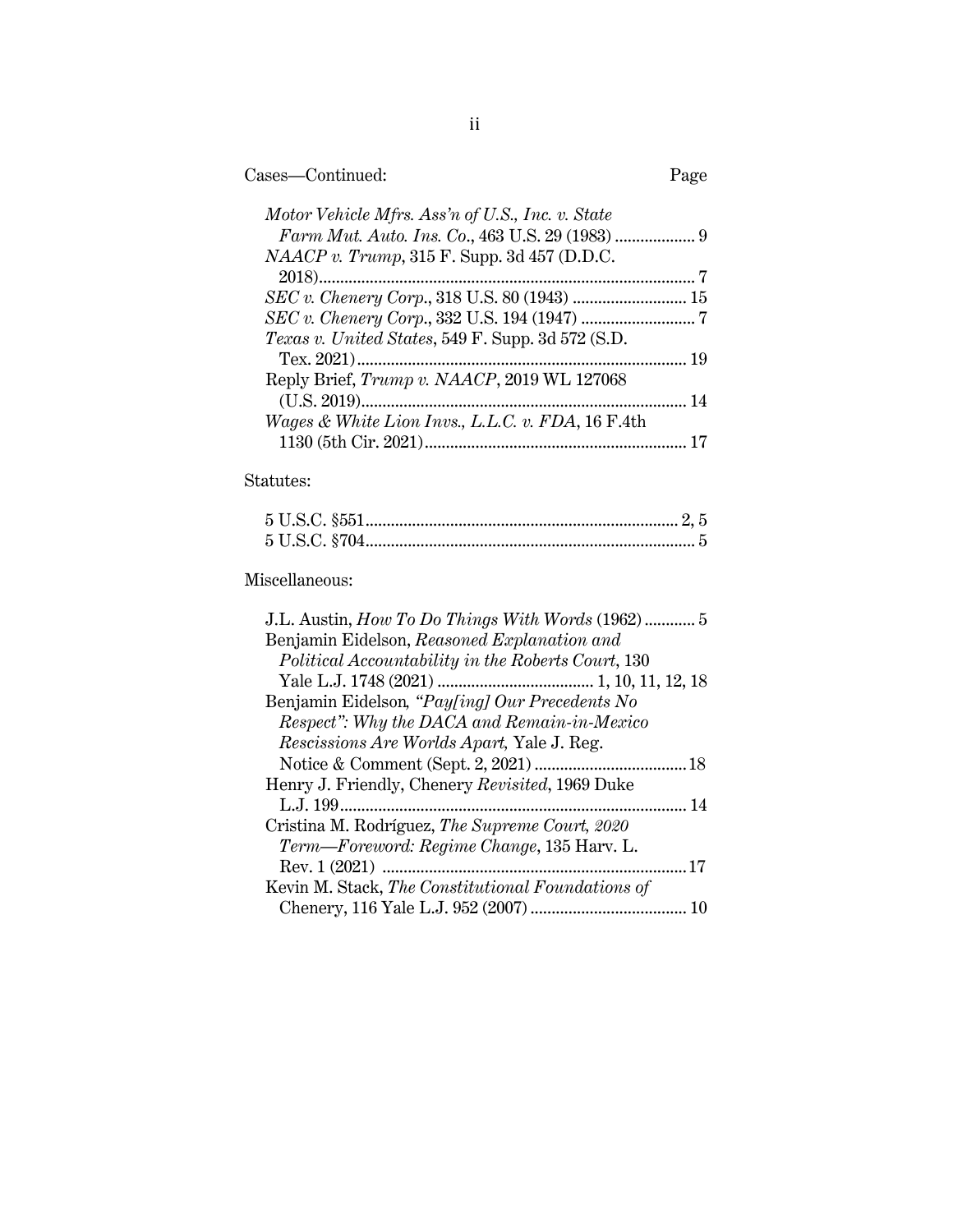### **INTEREST OF AMICUS CURIAE\***

Benjamin Eidelson is an assistant professor of law at Harvard Law School. His recent academic work has sought to illuminate aspects of this Court's administrative-law jurisprudence, including the reasoned explanation requirement and the bar on *post hoc* rationalizations. *See* Benjamin Eidelson, *Reasoned Explanation and Political Accountability in the Roberts Court*, 130 Yale L.J. 1748 (2021). He also served as co-counsel for the respondents who advocated the approach to these issues that this Court embraced in *DHS v. Regents*, 140 S. Ct. 1891 (2020).

*Amicus*'s sole interest here is to aid the Court in resolving the second question presented by clarifying the applicable legal standards, and especially by underscoring the critical differences between this case and *Regents*.

#### **SUMMARY OF ARGUMENT**

The Fifth Circuit reasoned that Secretary Mayorkas's October Memorandum had no bearing on this litigation because it was "not a full-on new agency action." Pet. App. 125a. As the court of appeals saw it, this Court had faced a "strikingly similar" agency process in *Regents* and had announced a "demanding standard" for treating a successive memorandum as "anything more than [a] *post hoc* rationalization[]." Pet. App. 44a. The States urge the same

<sup>\*</sup> All parties have consented to the filing of this brief. No counsel for a party authored any part of this brief. Harvard University provides financial support for faculty research that defrayed printing and filing costs, but the brief represents the views of *amicus* alone. No other entity (including a party or counsel for a party) made a monetary contribution intended to fund the preparation or submission of this brief.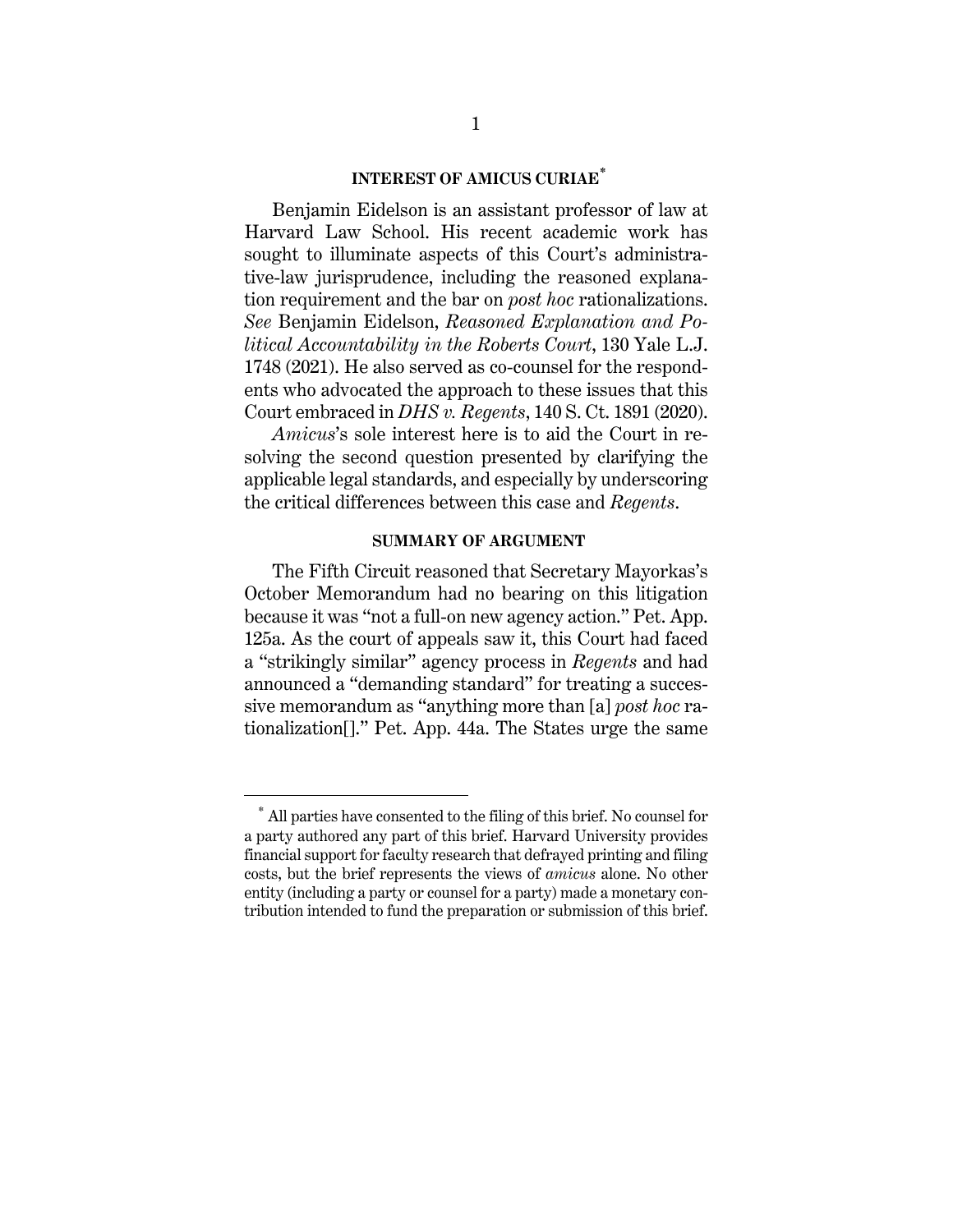reasoning in this Court. Br. in Opp. 18-19. But this analysis manifests grave confusions about both the nature of agency action and the scope of the bar on *post hoc* rationalizations—confusions that this Court can and should dispel here.

First, there is no serious doubt that the October Memorandum constitutes a self-complete agency action under the APA. In that memorandum, the Secretary wrote that he was "hereby terminating MPP." Pet. App. 263a. By definition, such a "statement  $\ldots$  prescrib[ing]  $\ldots$  policy" is a "rule," which is a paradigmatic form of "agency action." 5 U.S.C. §551(4), (13). Put in the terms of the Fifth Circuit's analogy to court judgments (Pet. App. 22a), the October Memorandum plainly incorporated a distinct, superseding "judgment," not merely an augmented explanation (akin to an amended "opinion") for an earlier one.

Second, *Regents* could hardly be less helpful to the States here. Nobody doubted for a moment in that case that, had Secretary Nielsen framed her memorandum as rescinding DACA anew, that action on her part would have been legally effective (subject, of course, to possible judicial review of its own conformity with the APA). The *Regents* majority refused to treat Nielsen's memorandum as such a superseding action only because, "by its own terms," it was not one. 140 S. Ct. at 1908. In fact, Nielsen made a tactical choice *not* to take a superseding action precisely in order to avoid the kinds of consequences such as resetting the litigation over the adequacy of the agency's explanation—that ought to have followed from Mayorkas's contrary decision here.

Third, *Regents* demonstrates that the distinction between a new, superseding agency action and an augmented explanation for an old one is substantive and consequential. And once that distinction and its functional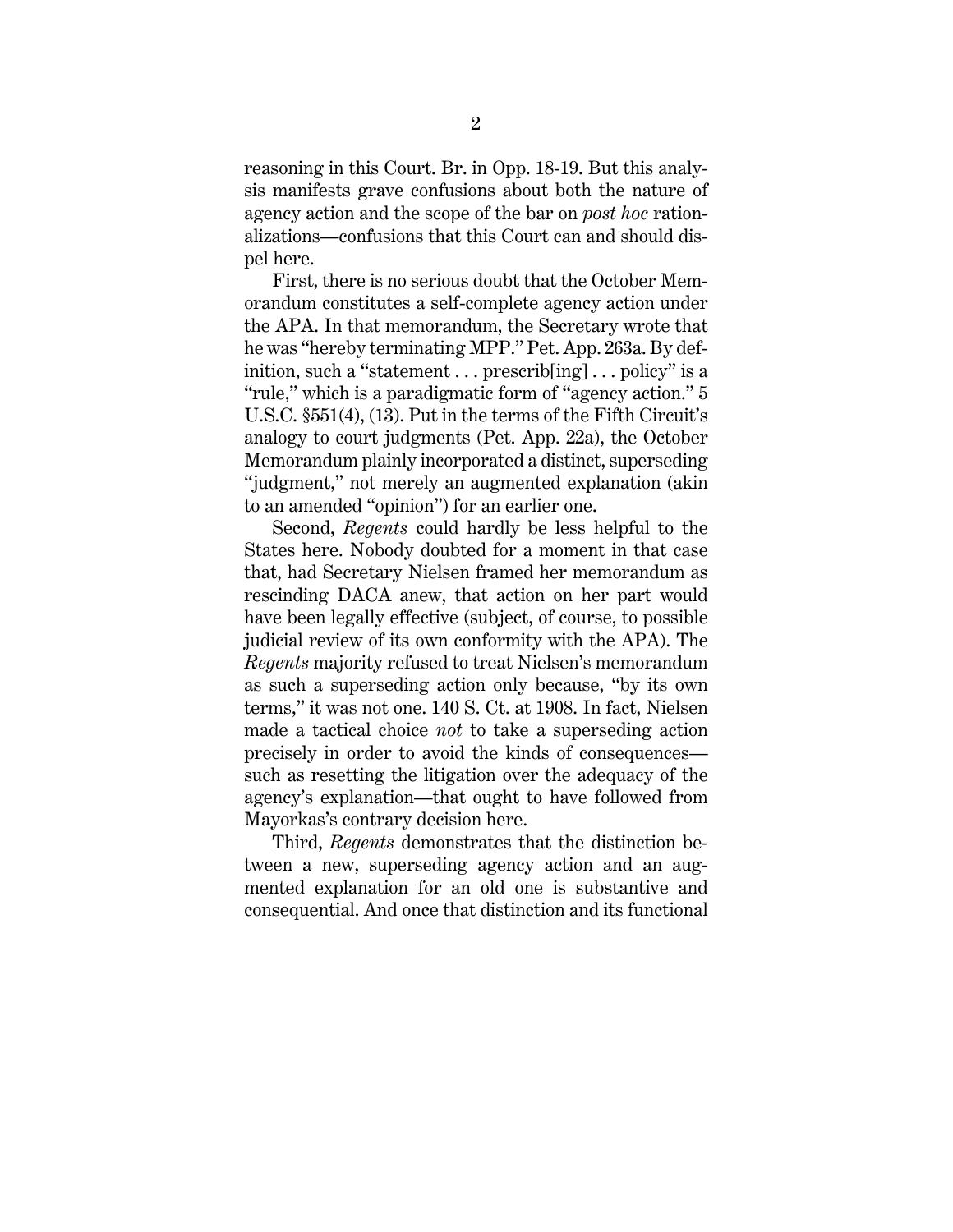justifications are understood as this Court has explained them, the Fifth Circuit's and the States' allegations that Secretary Mayorkas failed to "consider[] MPP afresh" (Br. in Opp. 18) are revealed as irrelevant. The prohibition on *post hoc* rationalizations serves accountability-forcing and integrity-promoting functions that simply do not depend for their efficacy on the "open-mindedness" (Pet. App. 29a) that an agency head exhibits before taking a new, superseding agency action. So, if the district court's identification of certain omissions in the June Memorandum did little to shake Secretary Mayorkas's confidence in the ultimate merits of his favored border-management policy, that would be neither suspect nor surprising. Likewise, there was nothing improper about his taking a superseding action furthering that policy while also seeking appellate relief from independently erroneous aspects of the district court's judgment. The Court should therefore correct the Fifth Circuit's suggestions that the October Memorandum is anything less than an ordinary agency action with full legal effect.

Finally (and separately), the Court should take care that its opinion in this case not credit or tacitly endorse the premise that the June Memorandum was inadequately explained in the first place. The Fifth Circuit has already taken the Court's order denying a stay in this case to vindicate its aggressive reading of *Regents*' implications for arbitrary-and-capricious review. But that reading is both wrong and dangerous. It would transform the reasoned explanation requirement from the safeguard of agencies' accountability that this Court took it to be in *Regents* into something more nearly the opposite: an open invitation for courts to "second-guess[] [an agency's] weighing of risks and benefits" and thereby "substitute[] [their] judgment for that of the agency." *Dep't of Commerce v. New York*,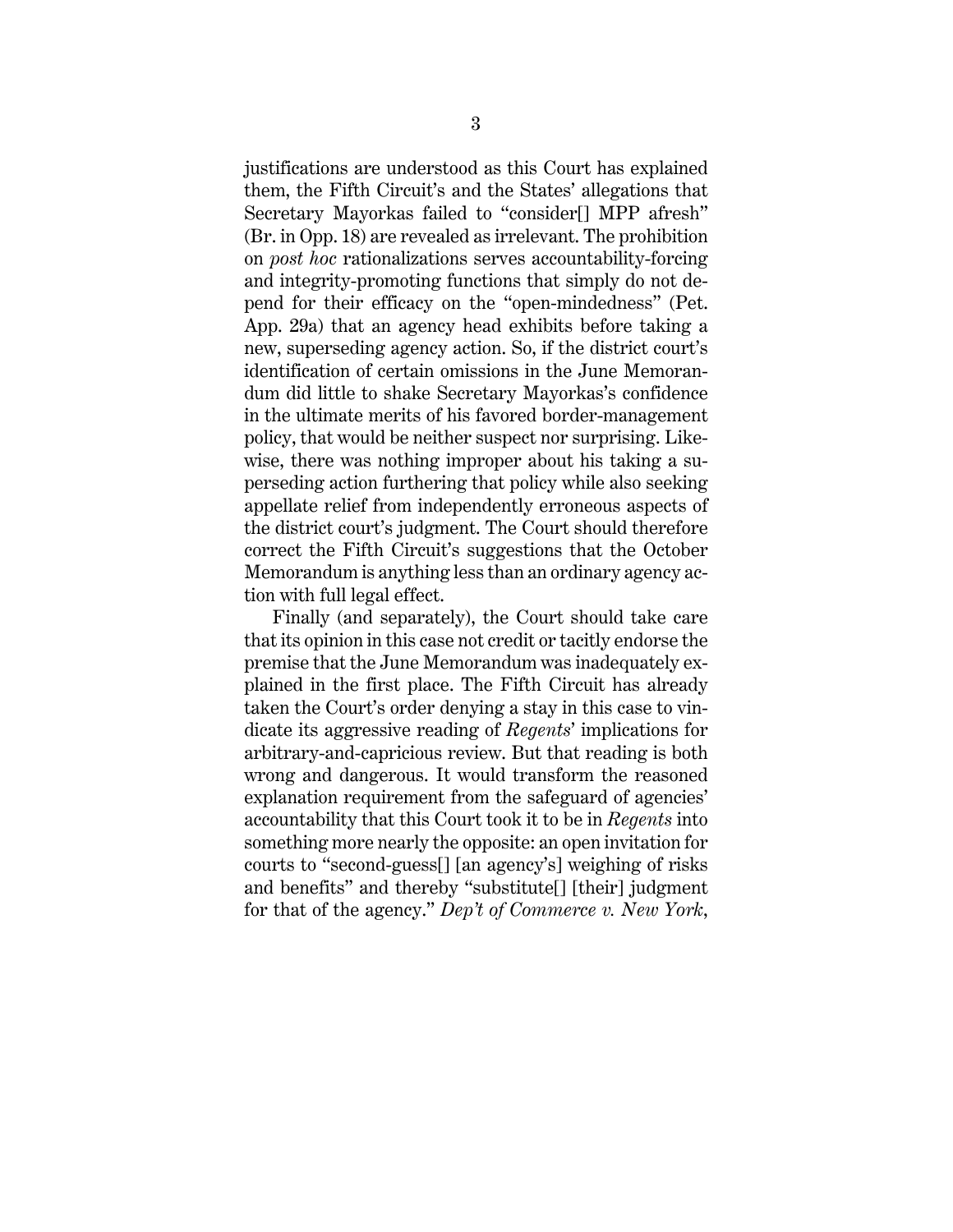139 S. Ct. 2551, 2571 (2019). The Court should not condone that transformation. And while the reasoned explanation issue is no longer squarely before the Court, the Court (or some of its Members) might find this an appropriate case in which to sound a note of caution about the consequential misreading of *Regents* that the decision below reflects.

#### **ARGUMENT**

#### **I. THE OCTOBER MEMORANDUM IS A LEGALLY EFFECTIVE AGENCY ACTION, NOT A** *POST HOC* **RATIONALIZATION.**

#### **A. The October Memorandum Is An Agency Action "Of Its Own" Terminating MPP.**

In concluding that the October Memorandum was not an agency action "of [its] own" (Pet. App. 45a) or "not a full-on new agency action" (Pet. App. 125a), the Fifth Circuit essentially discarded the conceptual apparatus of administrative law. Appealing instead to "common sense," the court decided that the "challenged action" in this case was actually "the *Termination Decision*"—that is, Secretary Mayorkas's "June 1 decision to terminate MPP" and not the contemporaneous memorandum *embodying* that decision. Pet. App. 22a. The court then reasoned that, although Secretary Mayorkas said in October that he was "hereby terminating" MPP (Pet. App. 263a), he in fact "merely continued . . . the Termination Decision" that he had made at the time of his first memorandum in June. Pet. App. 30a. Mayorkas issued a new explanatory memorandum, in other words, but he could not have taken a meaningfully distinct *action* or *decision* because (in the court's view) he did not reassess the merits of terminating MPP with sufficient "open-mindedness" to truly "reopen" the underlying "Decision" itself. Pet. App. 29a-30a.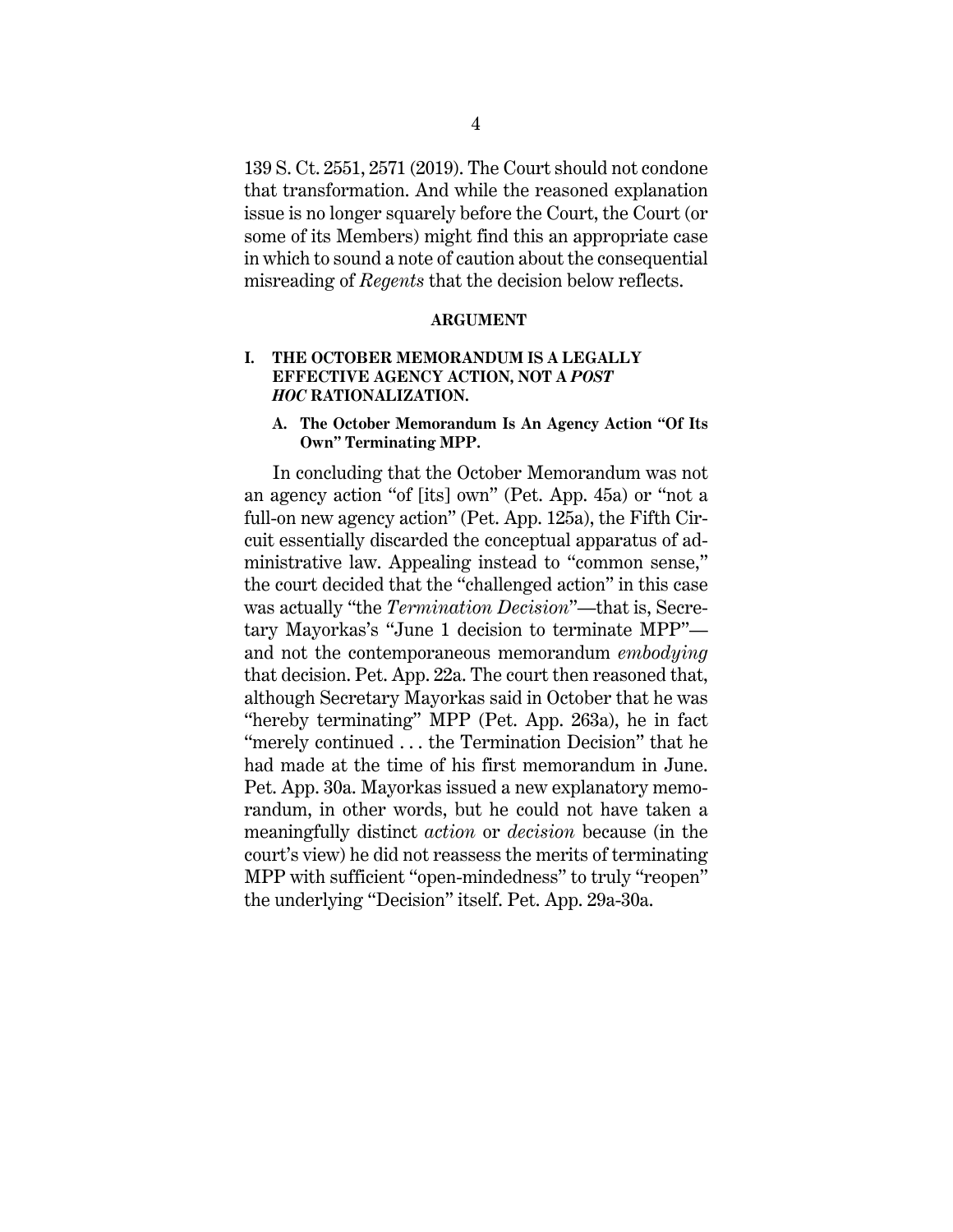The court's proposed distinction between capital-D "Decisions" and the documents in which they are embodied is as alien to administrative law as it is incoherent. As to administrative law, the APA defines "agency action" to include a "rule," meaning (as relevant here) "an agency *statement* of general or particular applicability and future effect designed to implement, interpret, or prescribe law or policy." 5 U.S.C. §551(4), (13) (emphasis added). The statement, in other words, *is* the action. If there were an abstract, continuous "Termination Decision" of the kind that the court imagined—persisting from June through October and existing independent of any particular verbal expression—that "Decision" might not even be "agency action" (5 U.S.C. §551(13)), let alone a "final agency action" subject to judicial review (5 U.S.C. §704).

More fundamentally, the Fifth Circuit's distinction simply makes no sense. Insisting that "the Termination Decision itself (not a memo) ... terminat[ed] MPP" (Pet. App. 22a) is like insisting that a priest married a couple through his Marriage Decision (not by pronouncing them married), that a testator bequeathed her property through her Will Decision (not by executing her will), or that an employee resigned through her Resignation Decision (not by tendering her letter of resignation). Legal acts, in short, are characteristically taken *through* the performance of particular speech acts by people with authority. 1 For an agency head to state in an official

 $<sup>1</sup>$  The classic treatment of the general point is J.L. Austin's aptly</sup> named *How To Do Things With Words* (1962). As Austin put it: "In these examples it seems clear that to utter the sentence (in, of course, the appropriate circumstances) is not to *describe* my doing of what I should be said in so uttering to be doing or to state that I am doing it: it is to do it." *Id.* at 6.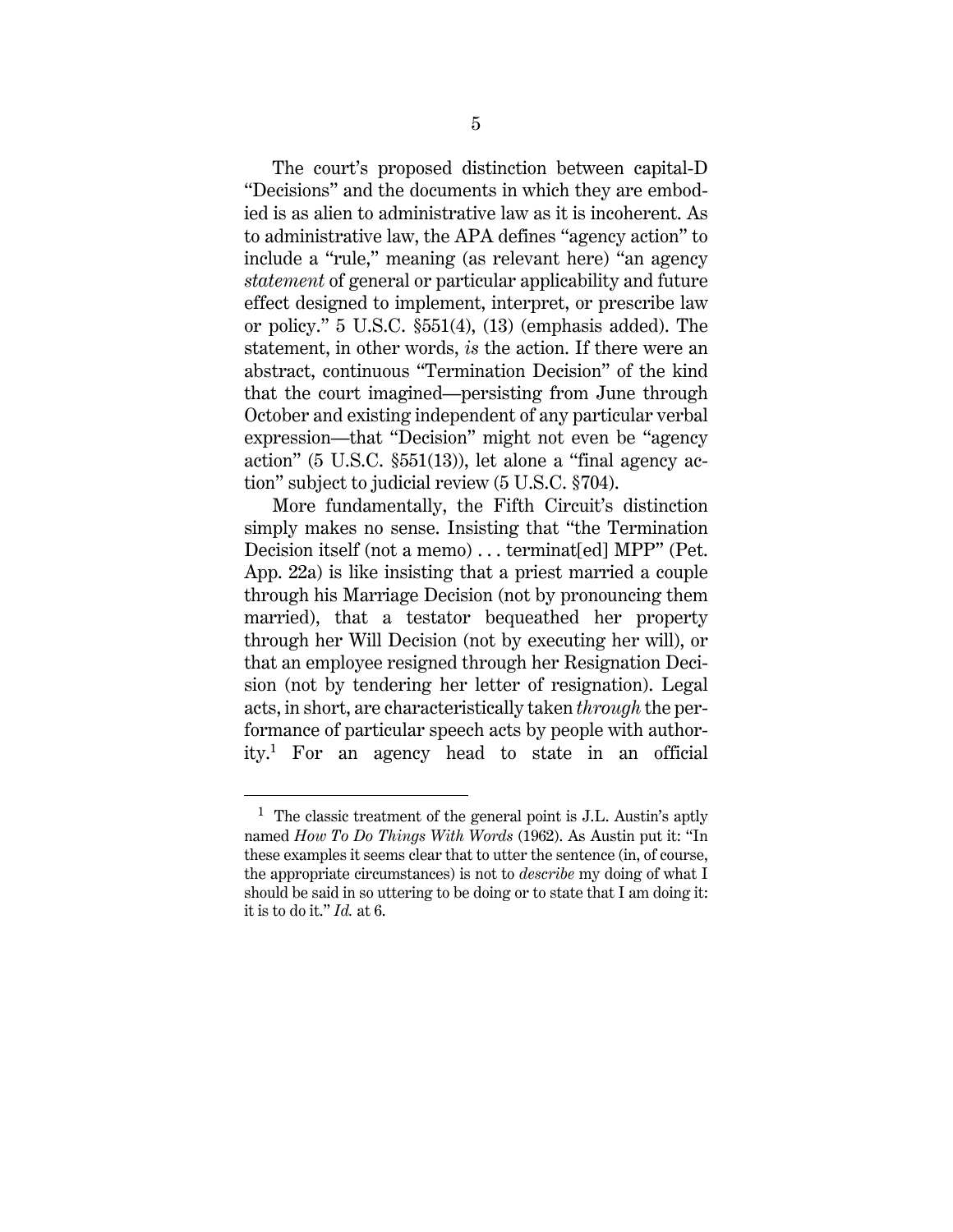memorandum that he is "hereby terminating" or "hereby rescind[ing]" an agency policy is as straightforward an example as one could imagine (Pet. App. 263a, 359a). So, with due respect, it is the Fifth Circuit's conception of agency action that rests on "faux-metaphysical" confusions (Pet. App. 41a), not the statute's.

In fact, the Fifth Circuit's own analogy to court judgments (Pet. App. 22a) nicely underscores the same point. The court observed that "[a] judgment, not the opinion announcing that judgment, has a binding effect"; it then reasoned that "DHS's Termination Decision is analogous to the judgment of a court, and its memos are analogous to a court's opinion explicating its judgment." *Ibid.* That comparison is reasonable enough, but it refutes the court's picture of a free-floating "Termination Decision" hovering above the June and October memoranda. Judgments, just like agency actions, are rendered and issued *through words. See, e.g.*, this Court's Rule 45 (explaining the issuance of a "certified copy of the judgment, prepared and signed by this Court's Clerk"); Pet. App. 363a ("IT IS ORDERED and ADJUDGED that the judgment of the District Court is AFFIRMED."). An agency head's declaration that a policy is "hereby terminat[ed]" is effective in the same way as an appellate court's pronouncement that a lower court's decision "is affirmed." And nobody would question that a court's second judgment, rendered after the first was vacated or withdrawn, was an actual, selfcomplete judgment. So, too, with the termination decision rendered through and incorporated in the October Memorandum; it was an agency action "of its own," not a mere explication of a "Decision" taken in June.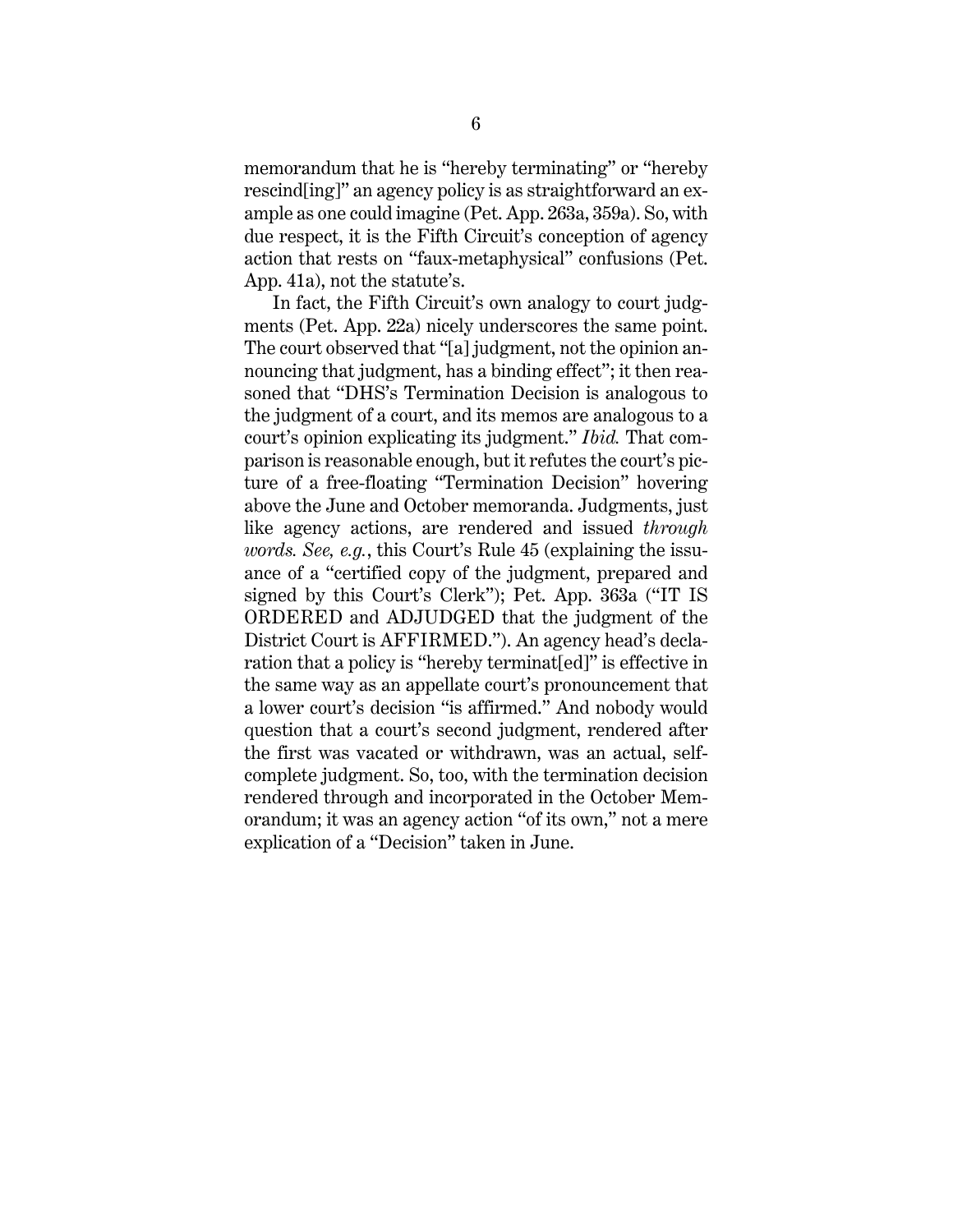#### **B. The October Memorandum Is Not A** *Post Hoc* **Rationalization Under** *Regents***.**

The States nonetheless insist that "the [October Memorandum] can be viewed only as impermissible *post hoc* rationalizations." Br. in Opp. 18 (quoting *Regents*, 140 S. Ct. 1909). The Fifth Circuit, too, thought that the "multiple-memorandum agency process" at issue in *Regents* was "strikingly similar to the process here." Pet. App. 44a. The Government failed to show that the October Memorandum "actually cure[s] the States' APA-based injuries," the court explained, because it did not show that the new materials were anything more than "*post hoc* rationalizations under the demanding standard announced [in *Regents*]." Pet. App. 44a. And picking up the same theme, the States now urge this Court to hold the agency accountable for once again failing to "'turn square corners in dealing with the people.'" Br. in Opp. 18-19 (quoting *Regents*, 140 S. Ct. at 1909).

All of this fundamentally misunderstands how the litigation and agency decision-making unfolded in *Regents* and the logic of this Court's response. In fact, what was remarkable in *Regents* was precisely Secretary Nielsen's choice *not* to do what Secretary Mayorkas did here. When the district court vacated the first DACA rescission memorandum as inadequately explained, it fully anticipated that the agency might respond by rescinding DACA anew on different (or simply more developed) grounds. *See NAACP v. Trump*, 315 F. Supp. 3d 457, 465 & n.6 (D.D.C. 2018), *aff'd*, *Regents*, 140 S. Ct. 1891. And nobody suggested that there would have been anything suspicious or "*post hoc*" about such a decision. *See generally SEC v. Chenery Corp.*, 332 U.S. 194, 196 (1947). Had the agency taken that familiar course, moreover, no order of the district court would have stood in the way of its carrying the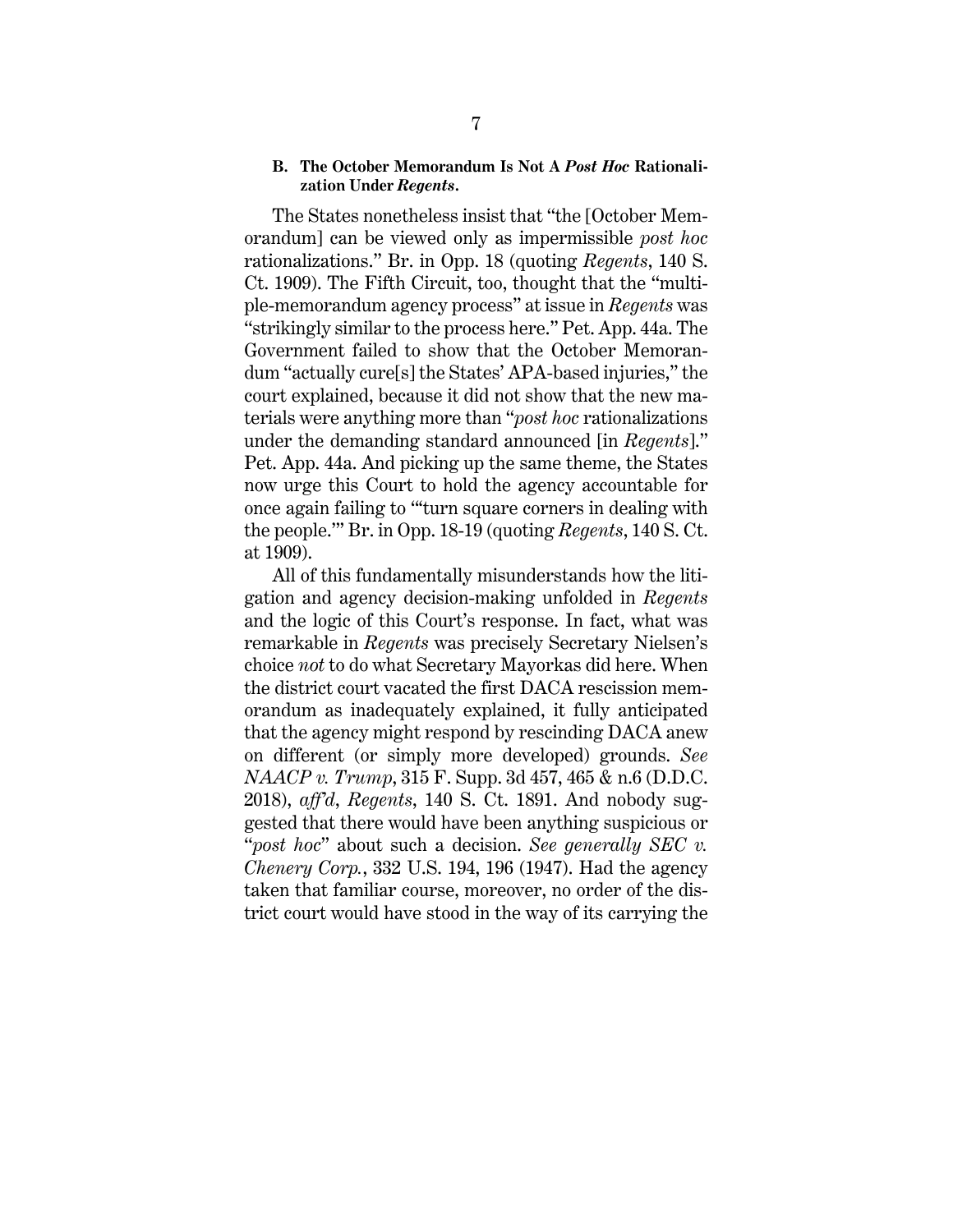new rescission into effect immediately. To the surprise of the plaintiffs and Judge Bates, however, the agency returned to the court with a request that the order vacating the *original* memorandum be "revise[d]"—so as to now "leave in place" that agency action—in light of a new, carefully worded memorandum that "'decline[d] to disturb the [first] memorandum's rescission'" but "'provide[d] further explanation' for *that* action." *Regents*, 140 S. Ct. at 1908 (emphasis added).<sup>2</sup>

That unusual choice dictated the proceedings that followed. Under longstanding precedents of this Court and the D.C. Circuit, an agency seeking to vindicate a prior action may sometimes offer an amplified articulation of that action's actual, contemporaneous grounds, but it may not inject new ones. *See, e.g.*, *Camp v. Pitts*, 411 U.S. 138, 143 (1973); *AT&T Info. Sys., Inc. v. Gen. Servs. Admin.*, 810 F.2d 1233, 1236 (D.C. Cir. 1987); *see also* Brief for the D.C. Respondents 50-51, *Regents*, 2019 WL 4748381 (citing additional cases). Applying those precedents, *Regents* held that the agency would need to take a new *action* in order to rest on its proffered new *reasons*. But because Secretary Mayorkas plainly did take such a new action, nothing in *Regents* or the case-law on which it built saps that action of effect or stops him from defending it on the basis of its own contemporaneously articulated justifications.

 $2$  The Fifth Circuit thus erred in reasoning that, if the October Memorandum represented a superseding agency action taken in response to the district court's remand, the path that "would have run parallel to DHS's path in *Regents* itself" would have involved "return[ing] to the district court with its second memorandum, wait[ing] for the district court's ruling, and appeal[ing] that ruling." Pet. App. 51a. In fact, the agency needed relief from the D.C. district court in *Regents* only because it had chosen *not* to take a superseding agency action.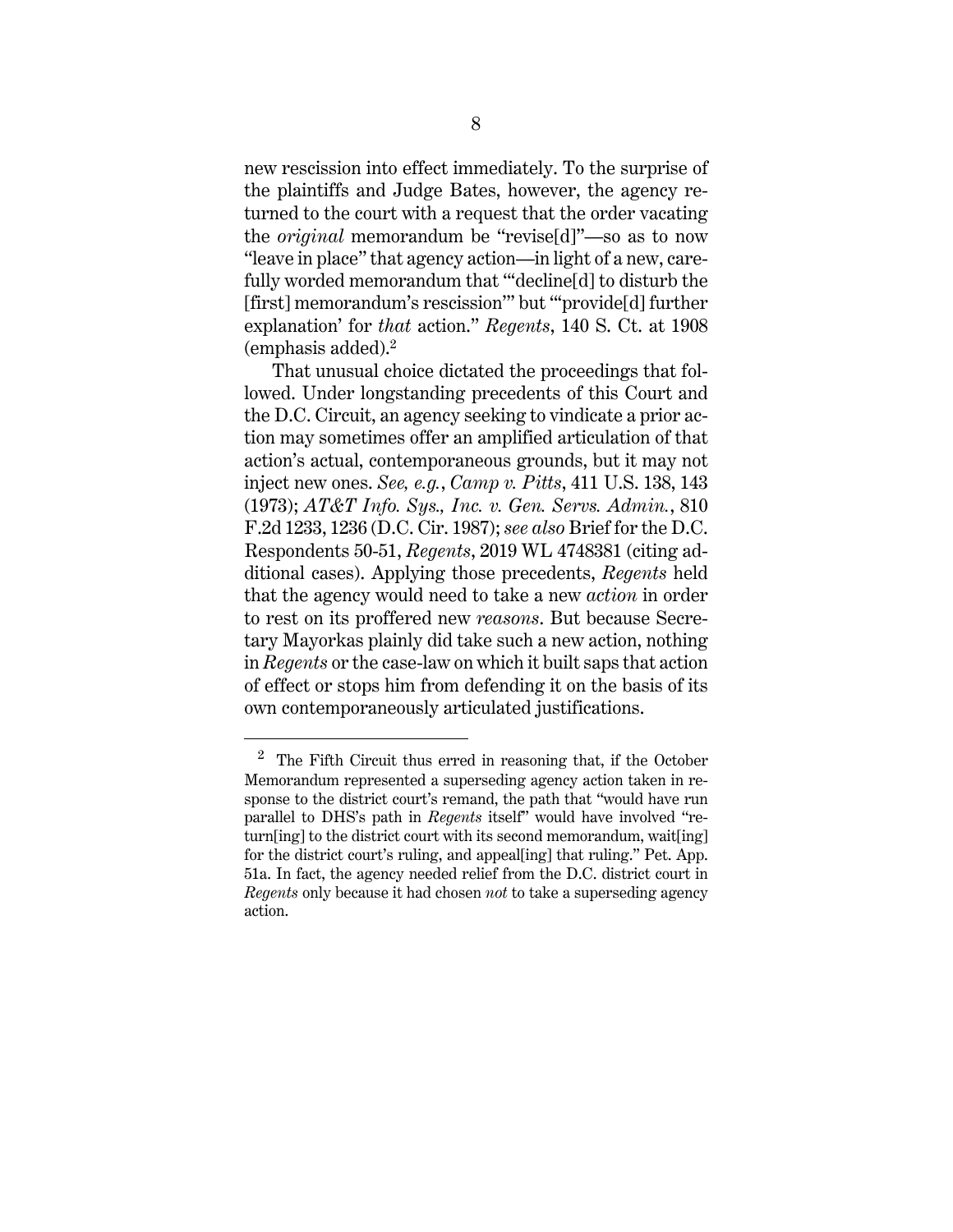#### **C.** *Regents***' Distinction Between New Actions And New Explanations Serves Important Values That Strongly Favor The Government Here.**

Despite these significant differences between this case and *Regents*, the States and the Fifth Circuit have suggested that the October Memorandum should not be treated as a new action unless a court determines that Secretary Mayorkas "*really* open[ed] the decision back up and reconsider[ed] it" (Pet. App. 24a) or, put differently, "returned to the issue 'afresh'" (Br. in Opp. 17). Unless the new action is approached with the requisite "open-mindedness" (Pet. App. 29a), the thought goes, *Regents*' distinction between new actions and new explanations for old actions becomes purely formalistic: An agency can secure the benefits of a "new" action simply by making a "selfserving recital" that it is taking one (Br. in Opp. 18). The Fifth Circuit's strained appeal to the "reopening" doctrine (Pet. App. 23a-30a) seems calculated to give doctrinal expression to that intuition. *Accord* Br. in Opp. 19.

But this reasoning reflects a basic misunderstanding of the "[t]he functional reasons for requiring contemporaneous explanations," *Regents*, 140 S. Ct. at 1909, and thus of how that requirement serves its actual objectives. In cases such as this one, the problem with after-the-fact explanations is not (or at least, not mainly) that the decisionmakers who advance them are unlikely to have considered the issues on a blank slate. For significant policy decisions, after all, that is nearly always the case anyway—and properly so. *See, e.g.*, *Dep't of Commerce v. New York*, 139 S. Ct. 2551, 2571 (2019) ("Agency policymaking is not a 'rarified technocratic process, unaffected by political considerations or the presence of Presidential power.'" (quoting *Sierra Club v. Costle*, 657 F.2d 298, 408 (D.C. Cir. 1981))); *Motor Vehicle Mfrs. Ass'n of U.S., Inc.*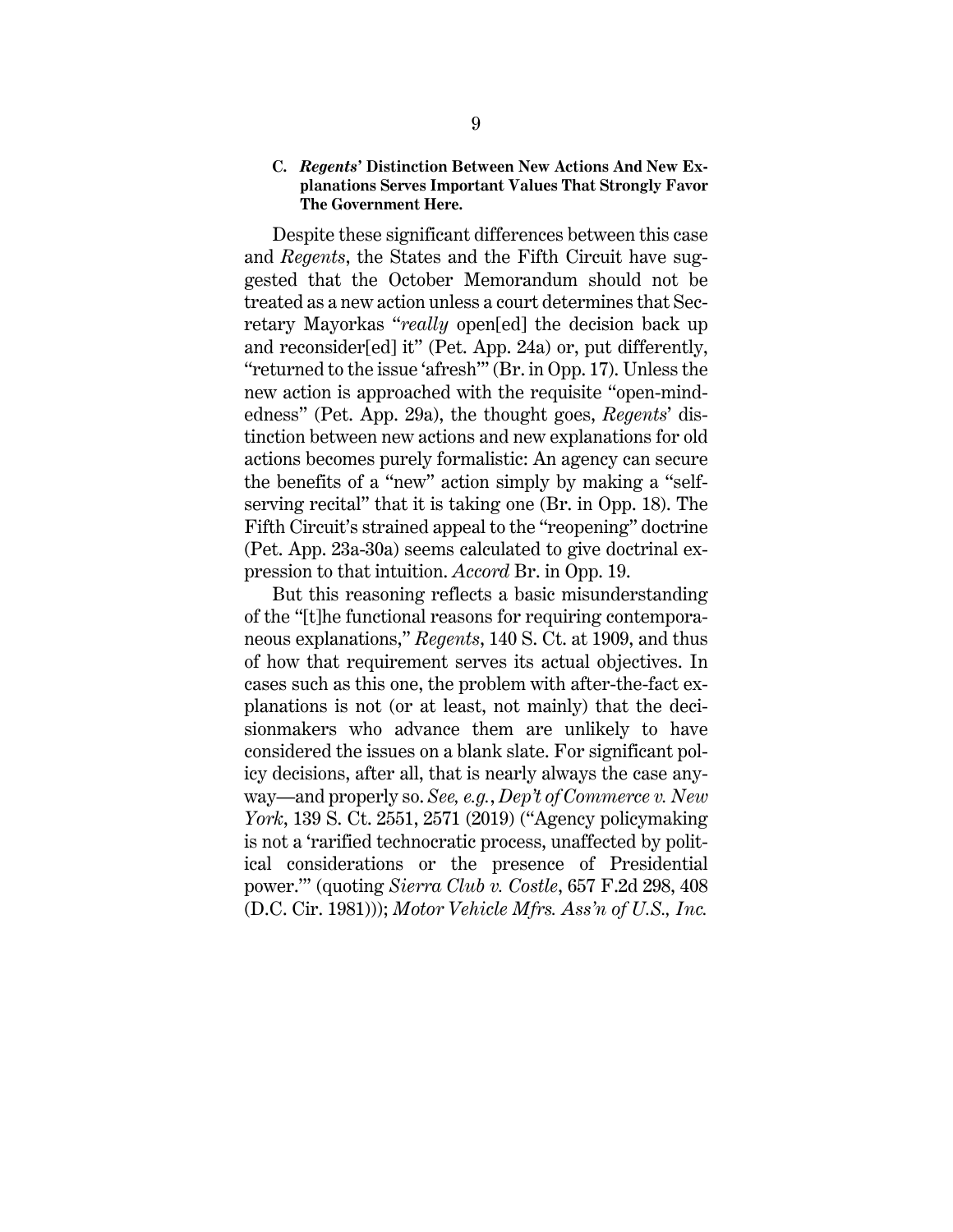*v. State Farm Mut. Auto. Ins. Co.*, 463 U.S. 29, 59 (1983) (Rehnquist, J., concurring in part) ("As long as [an] agency remains within the bounds established by Congress, it is entitled to assess administrative records and evaluate priorities in light of the philosophy of the administration."); *see also Little Sisters of the Poor v. Pennsylvania*, 140 S. Ct. 2367, 2379 (2020) (rebuking a court of appeals for condemning an agency rule on the *ad hominem* ground that the agency's decision-making "[did] not reflect any real open-mindedness").

The main problems with belated explanations, rather, lie elsewhere. First and foremost, insisting on contemporaneous explanations "promotes agency accountability." *Regents*, 140 S. Ct. at 1909 (citation omitted). Second, the same practice "instills confidence that the reasons given are not simply 'convenient litigating position[s].'" *Ibid*. (citation omitted). And finally, "[p]ermitting agencies to invoke belated justifications ... can upset the orderly functioning of the process of review." *Ibid*. (citation omitted). Attending to these three concerns clarifies the contours of the bar on *post hoc* rationalizations and confirms that, while each had force in *Regents*, none impugns the October Memorandum here.<sup>3</sup>

<sup>3</sup> *Post hoc* explanations also bypass any processes (such as noticeand-comment) through which Congress required the agency to act. And when they are advanced by agency lawyers, they fail to give any "assurance that the grounds for agency policy have been embraced by the most politically responsive and public actors within the agency," Kevin M. Stack, *The Constitutional Foundations of* Chenery, 116 Yale L.J. 952, 993 (2007). But these concerns do not apply when belated explanations come from the top and the action at issue was itself taken by mere memorandum—as was true both here and in *Regents. See* Benjamin Eidelson, *Reasoned Explanation and Political Accountability in the Roberts Court*, 130 Yale L.J. 1748, 1768-71 (2021).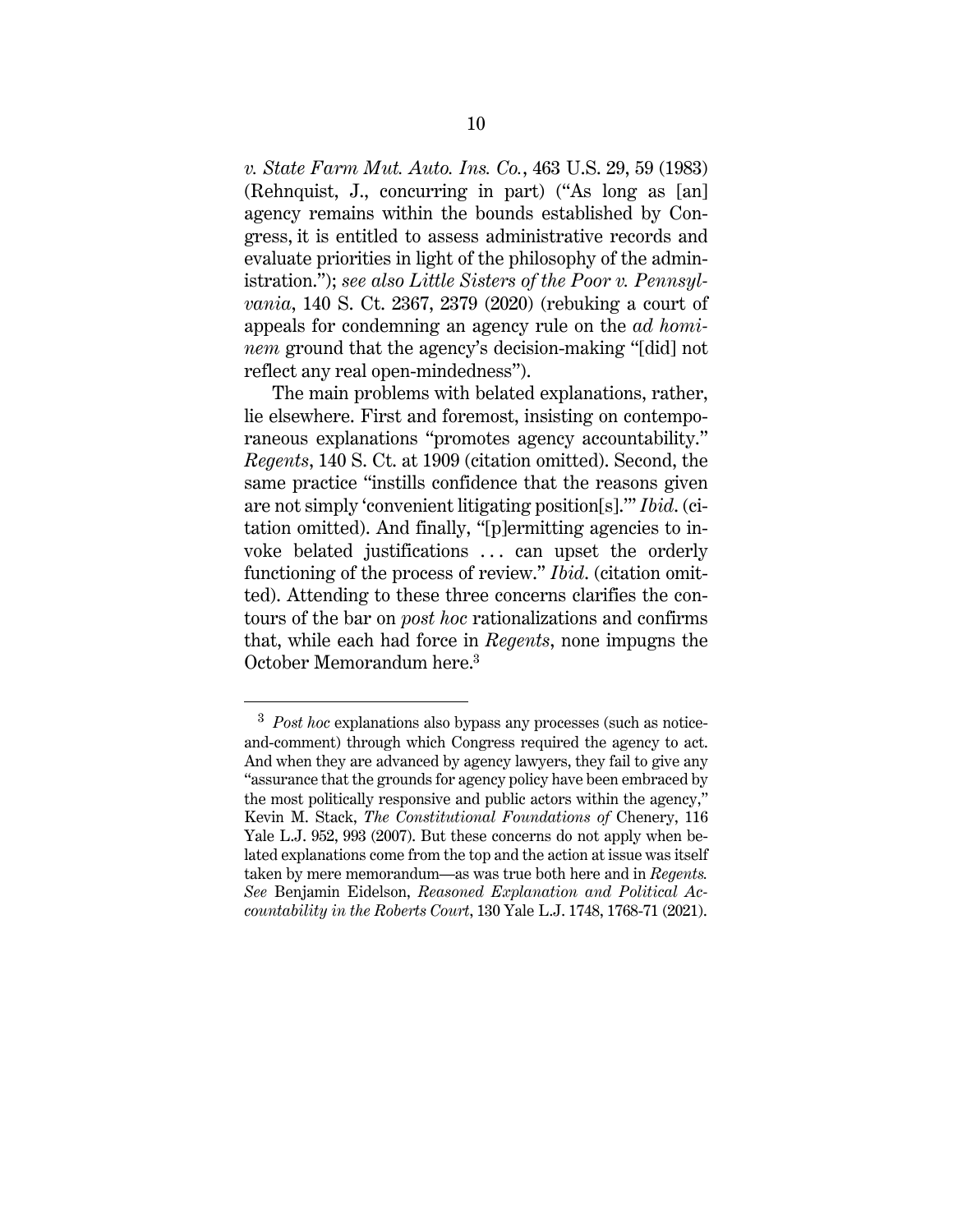1. "Requiring a new decision before considering new reasons promotes agency accountability," *Regents* explained, because it "ensur[es] that parties and the public can respond fully and in a timely manner to an agency's exercise of authority." 140 S. Ct. at 1909 (citation omitted). As I have argued at length elsewhere, this analysis reflects an "accountability-forcing" conception of the reasoned explanation requirement: "It takes the political nature of many significant executive-branch decisions entirely for granted, then uses the main lever at the courts' disposal—the power to invalidate agency actions as inadequately reasoned—to try to ensure that those political choices are justified in a manner that facilitates political accountability for them." Benjamin Eidelson, *Reasoned Explanation and Political Accountability in the Roberts Court*, 130 Yale L.J. 1748, 1757 (2021); *see id.* at 1761-85 (detailing how, in various respects, *Regents* exemplified this logic).

From that point of view, *Regents* and this case are like night and day. As is now well known, the DACA rescission was accompanied by "a sustained and conspicuous effort by the [agency] to disclaim responsibility for any discretionary choice." *Id.* at 1767. The centerpiece of that effort was the wholesale exclusion of policy-based reasoning from the original rescission memorandum and accompanying public messaging. *See id.* at 1761-64. When the agency's buck-passing legal rationale ran into trouble in court, however, Secretary Nielsen sought to invoke the very discretionary justifications whose political price the administration had earlier refused to pay. And, critically, she sought to make that switch *without* taking a new, superseding rescission action that could have immediately altered the real-world status quo, reset the litigation, and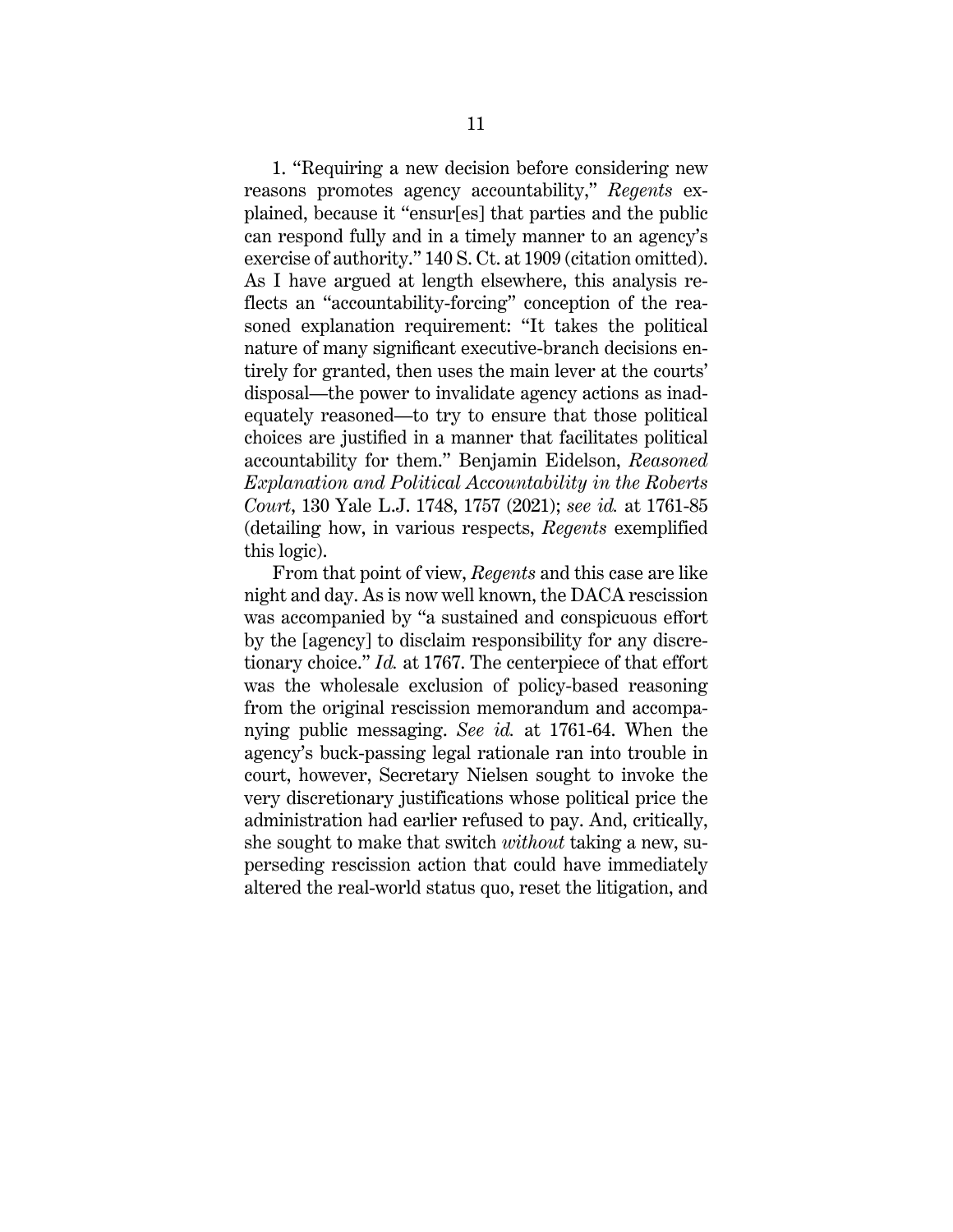prompted a new public reckoning over the administration's (now avowedly discretionary) policy. *See id.* at 1764- 67. That is why the "important value[]" of "agency accountability . . . [to] the public" would have been "markedly undermined" by "allow[ing] DHS to rely on reasons offered nine months after [it] announced the rescission." *Regents*, 140 S. Ct. at 1909. At the same time, Justice Kavanaugh was surely correct that the Court's ruling left the agency free to "relabel and reiterate the substance of the Nielsen Memorandum" if it so chose. *Id.* at 1935 (Kavanaugh, J., dissenting in part). That is because *Regents'*  holding regarding the Nielsen Memorandum required precisely that the agency's chosen "substance" come in the form of a new, superseding "exercise of authority"—one for which the agency could then be held accountable "fully and in a timely manner" by Congress and the public. *Regents*, 140 S. Ct. at 1909.<sup>4</sup>

So Secretary Mayorkas did here exactly what *Regents* had rightly demanded: He paired his new reasons for terminating MPP with a new action terminating MPP. Demanding still more from the agency would not, as *Regents*  did, "force [the] administration into explaining itself in ways that facilitate, rather than frustrate, the natural political repercussions of its choices." Eidelson, *supra*, at 1752. Quite the opposite: It would subvert the same "important value[] of administrative law," *Regents*, 140 S. Ct.

<sup>&</sup>lt;sup>4</sup> Although Justice Kavanaugh and the Solicitor General predicted that "the only practical consequence of the Court's decision" would thus be "some delay," 140 S. Ct. at 1935, that proved not to be the case. Faced with the need to publicly own the discretionary rescission described in the Nielsen Memorandum, the administration flinched and opted to preserve DACA instead. *See* Eidelson, *supra*, at 1818-19.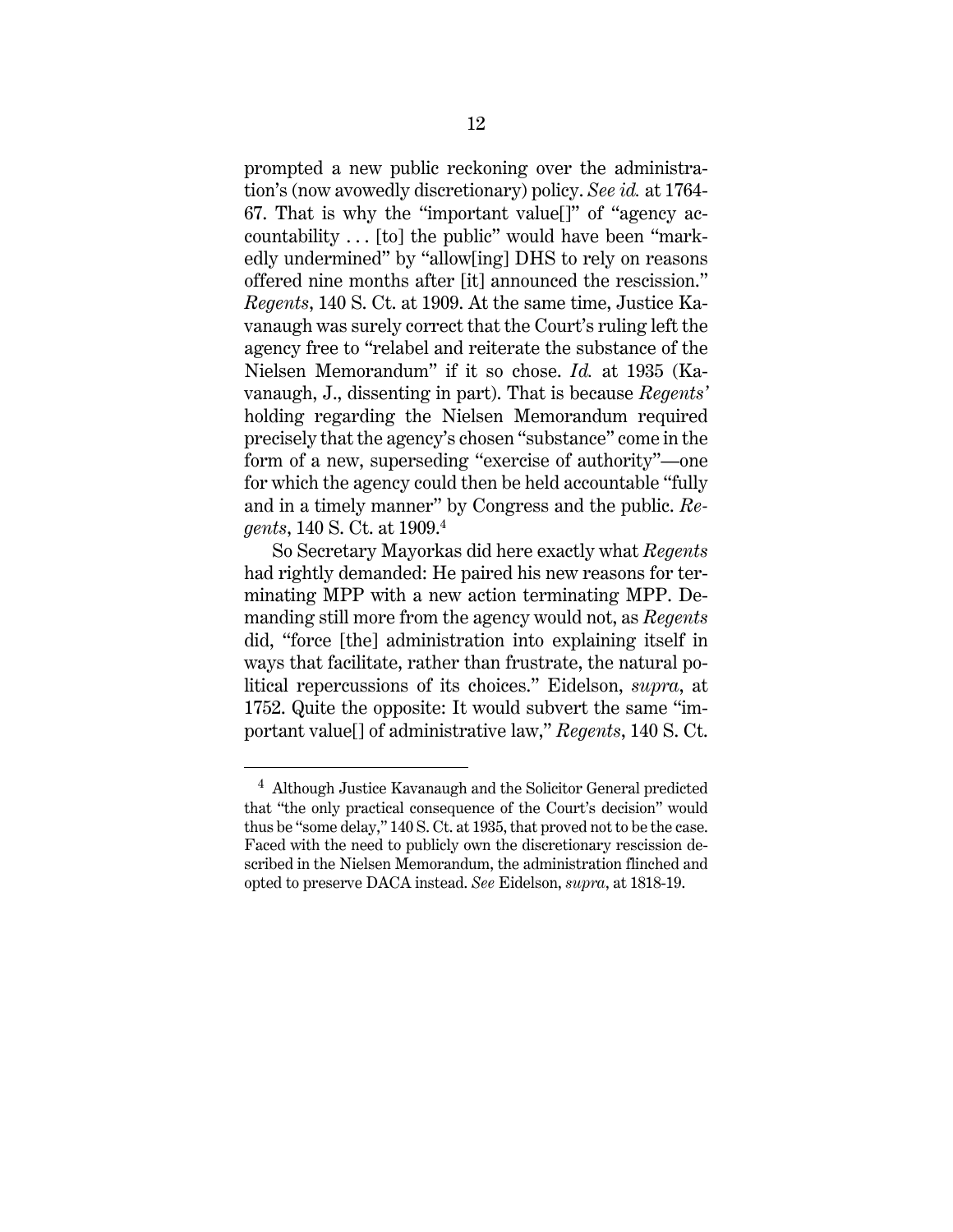at 1909, by prolonging the court-ordered maintenance of a politically controversial policy that the politically accountable officials have long and openly proclaimed not to "align with this Administration's values" (Pet. App. 261a). *Cf. Dep't of Commerce*, 139 S. Ct. at 2571 (emphasizing the deference due to an agency's head discretionary judgment "call[ing] for value-laden decisionmaking and the weighing of incommensurables"). 5

2. *Regents* also observed that the bar on *post hoc* rationalizations serves to "instill[] confidence that the reasons given are not simply 'convenient litigating position[s].'" 140 S. Ct. at 1909. But that function, too, is tied to the very fact of requiring a superseding agency action (such as Secretary Mayorkas took here); it does not depend on the depth or dispassionateness of the reconsideration precipitating such an action in a particular case. Even "*prior hoc*," after all, agencies will be highly motivated to formulate and explain their decisions in ways that they think will hold up well in court. *See Dep't of Commerce*, 139 S. Ct. at 2571 ("It is hardly improper for an agency head to come into office with policy preferences and ideas . . . and work with staff attorneys to substantiate the legal basis for a preferred policy."). Insofar as *post hoc* explanations are distinctly suspect in this regard, it is only because they may be *further* warped by the felt imperative to defend the precise agency action that is *already on the* 

<sup>5</sup> The States' comparison (Br. in Opp. 18, 20) to *Department of Commerce v. New York*, 139 S. Ct. 2551 (2019), fails for much the same reason. This is plainly not a case where the agency skirted accountability by withholding from the public its real reasons for terminating MPP and offering "contrived" reasons as a "distraction" instead. *Id*. at 2576; *see* Eidelson, *supra*, at 1785-94 (arguing that the pretext rule serves the same "accountability-forcing" function as the bar on *post hoc* explanations).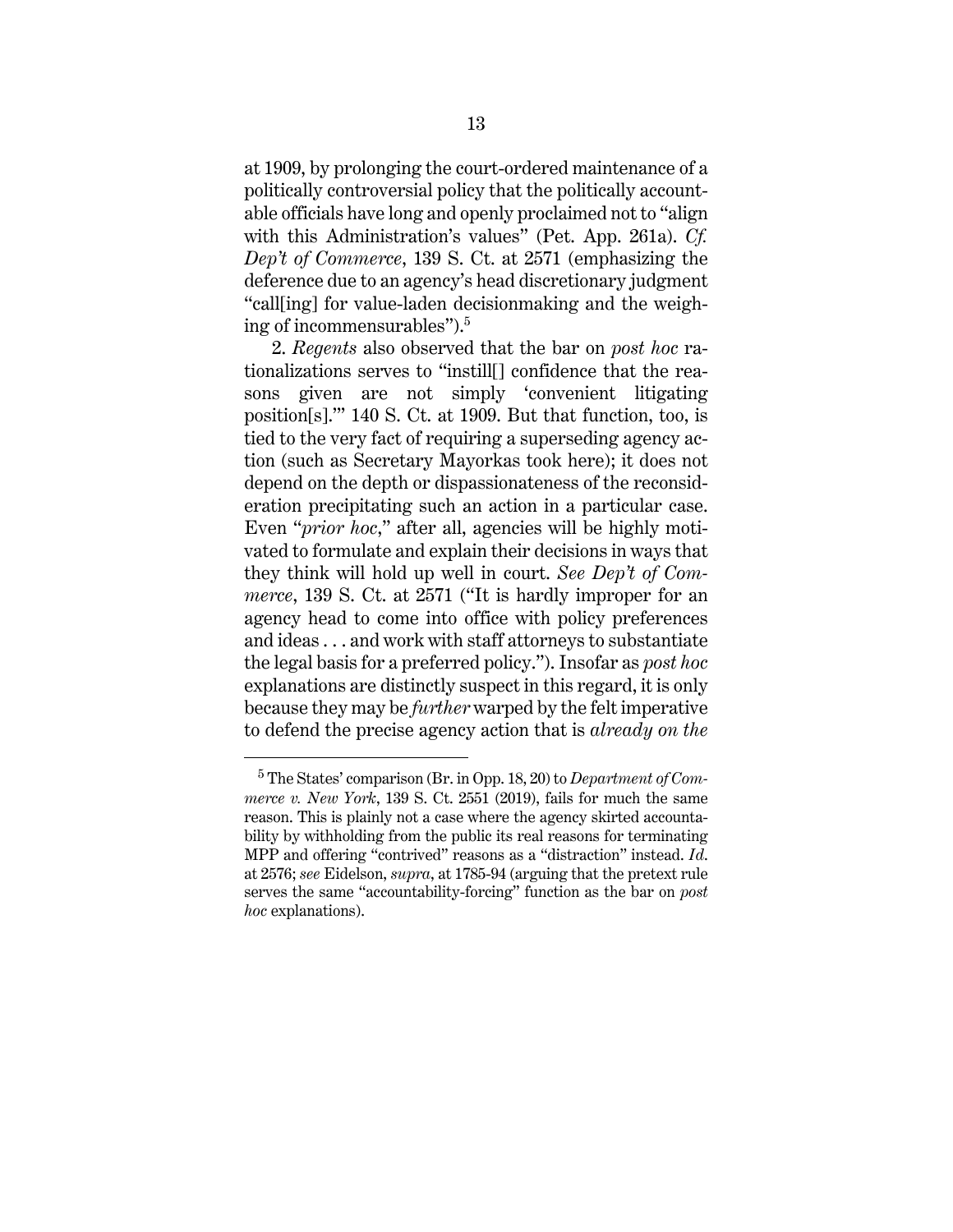*books*. *Cf.* Henry J. Friendly, Chenery *Revisited*, 1969 Duke L.J. 199, 222-23 (explaining that courts should set aside badly reasoned agency decisions, even when the basic outcome is unlikely to change, because "proceeding on the right path may require or at least permit the agency to make qualifications and exceptions that the wrong one would not").

Hence the importance of a superseding agency action: When an agency takes such an action, it necessarily abandons all hope (and temptation) of vindicating its last one in further litigation. The agency resigns itself to starting back at square one; the best it can hope for is seeing the *new* action (with its new effective date) eventually upheld. The fact that the adequacy of the October Memorandum still has not even been assessed by the district court in this case attests to the cost of that choice. But the flip side of that cost is that the formulation and explanation of agency policy is not materially more likely to be shaped by litigation convenience, in this post-vacatur posture, than it is when the agency tackles a new, equally legally fraught issue for the first time. And here, too, *Regents* is a case in point: The agency resisted taking a superseding action (and thereby opening the door to possibly salutary modifications) in part because it was loath to "reset th[e] protracted litigation" over its existing policy. Reply Brief 4, *Trump v. NAACP*, 2019 WL 127068 (U.S. 2019). Under those circumstances, it makes sense to worry that any new analysis of the merits of the existing action will represent "simply 'convenient litigating position[s],'" *Regents*, 140 S. Ct. at 1909. But for the same reason, that worry is misplaced here.

Although the Fifth Circuit made much of the Government's decision to pursue an appeal in this case in parallel with the agency process (Pet. App. 37a, 51a, 123a-25a),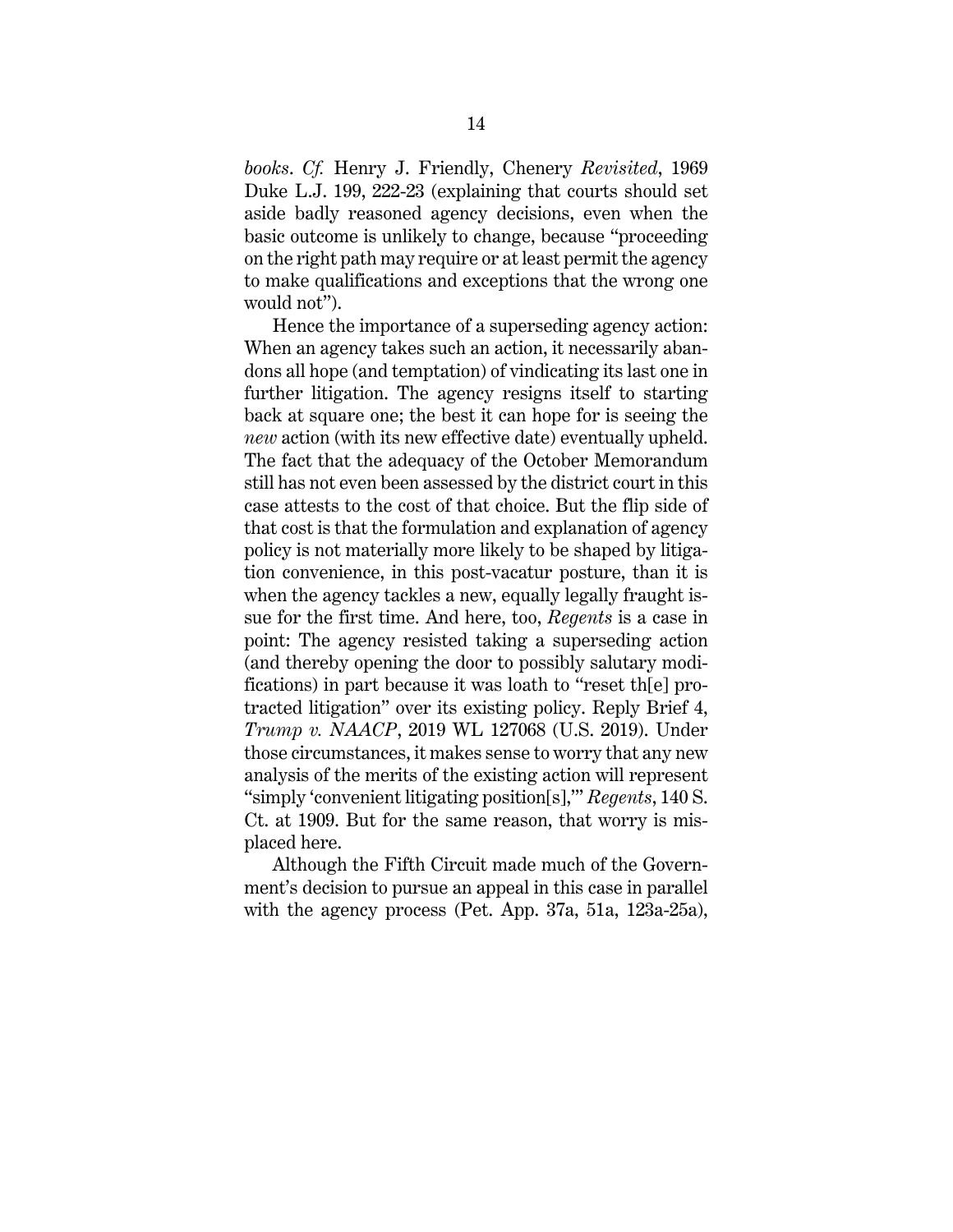that fact is likewise irrelevant to the logic of the concern that *Regents* expressed. All that matters is that when Secretary Mayorkas issued the October Memorandum, he abandoned (as he had to) any defense of the June Memorandum; indeed, he rescinded it. Unlike with a genuine *post hoc* explanation, therefore, there is no reason to worry that the process underlying the October Memorandum was distorted to rationalize the precise, extant approach to which the agency was independently committed or which it would have seen some special benefit in preserving. And because the district court's aggressive exercise of its remedial powers here would have been improper even assuming the invalidity of the June Memorandum or at least, because the Government could reasonably have thought so—it makes perfect sense that the Government would persist with its appeal regardless (while dropping, as it did, its defense of the June Memorandum itself). *Cf.* Pet. App. 51a (suggesting that the Government "should have voluntarily dismissed this appeal," thereby apparently acquiescing to the independently erroneous injunction).

3. Last (and least), *Regents* pointed to the threat that *post hoc* explanations can pose to the "orderly functioning of the process of review." 140 S. Ct. at 1909 (quoting *SEC v. Chenery Corp*., 318 U.S. 80, 94 (1943)). But as the Court of course recognized (and its citation to *Chenery* confirms), there is nothing "disorderly" about an agency's taking a successive action after a court vacated its first attempt. *Regents* confronted a "moving target" (*ibid.*) only because the agency sought to defend its *original* action which had been vacated before the second memorandum even issued—on the basis of its later-articulated reasons (and to introduce those same reasons into other pending appeals regarding the legality of the same, prior action as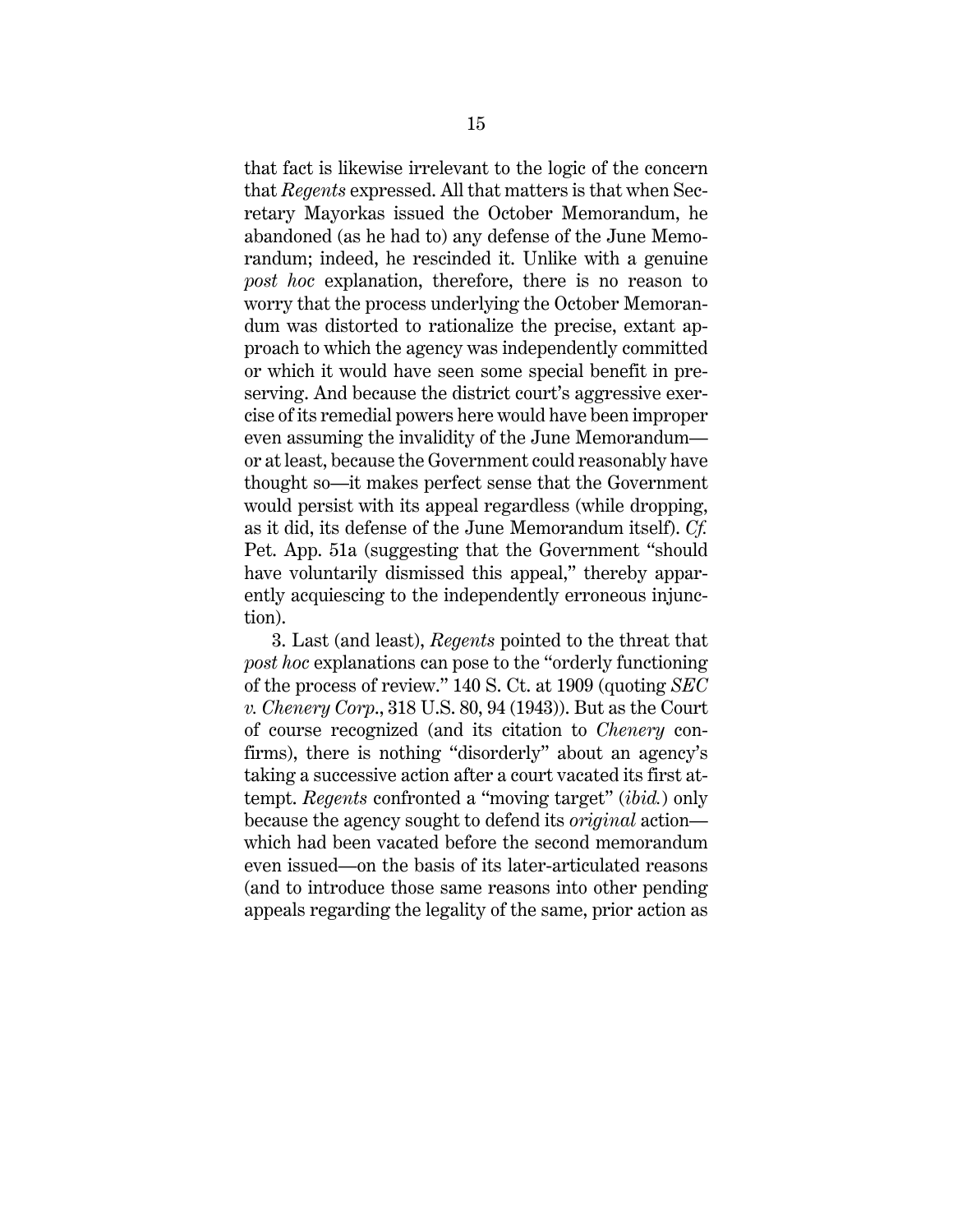well). *See* Brief for the D.C. Respondents 54-55, *Regents*, 2019 WL 4748381 (arguing that courts "cannot exercise their duty in an orderly fashion if the 'considerations underlying *the action under review*' are a perpetual moving target" and detailing how "this case illustrates the disorder threatened by the Government's approach" (quoting *Chenery*, 318 U.S. at 94; emphasis added)). Here, in contrast, the agency itself rescinded its original memorandum and swore off any effort to revive that agency action in court.

All told, this simply is not a case where the Government has failed to "turn square corners in dealing with the people." If anything, it is a case where the Fifth Circuit failed to turn square corners in dealing with the people's chosen policymakers—by substituting condescension for careful analysis, by brushing aside the settled legal frameworks on which agencies justifiably rely, and by caricaturing this Court's holding and reasoning in *Regents*. "[W]e pay our precedents no respect," this Court has said, "when we extend them far beyond the circumstances for which they were designed." *Cooper v. Harris*, 137 S. Ct. 1455, 1481 (2017). The Fifth Circuit paid this Court's precedent no respect here.

#### **II. THIS COURT SHOULD TAKE CARE NOT TO IMPLICITLY ENDORSE THE FIFTH CIRCUIT'S AGGRESSIVE APPLICATION OF** *REGENTS* **TO THE INITIAL AGENCY ACTION IN THIS CASE.**

Because Secretary Mayorkas rescinded the June Memorandum, the question of whether it was adequately explained is no longer live (and the Fifth Circuit thus should not have addressed it). Nonetheless, the lower courts' holdings on that issue (Pet. App. 102a-113a, 190a-99a) reflect much the same kind of aggressive reading of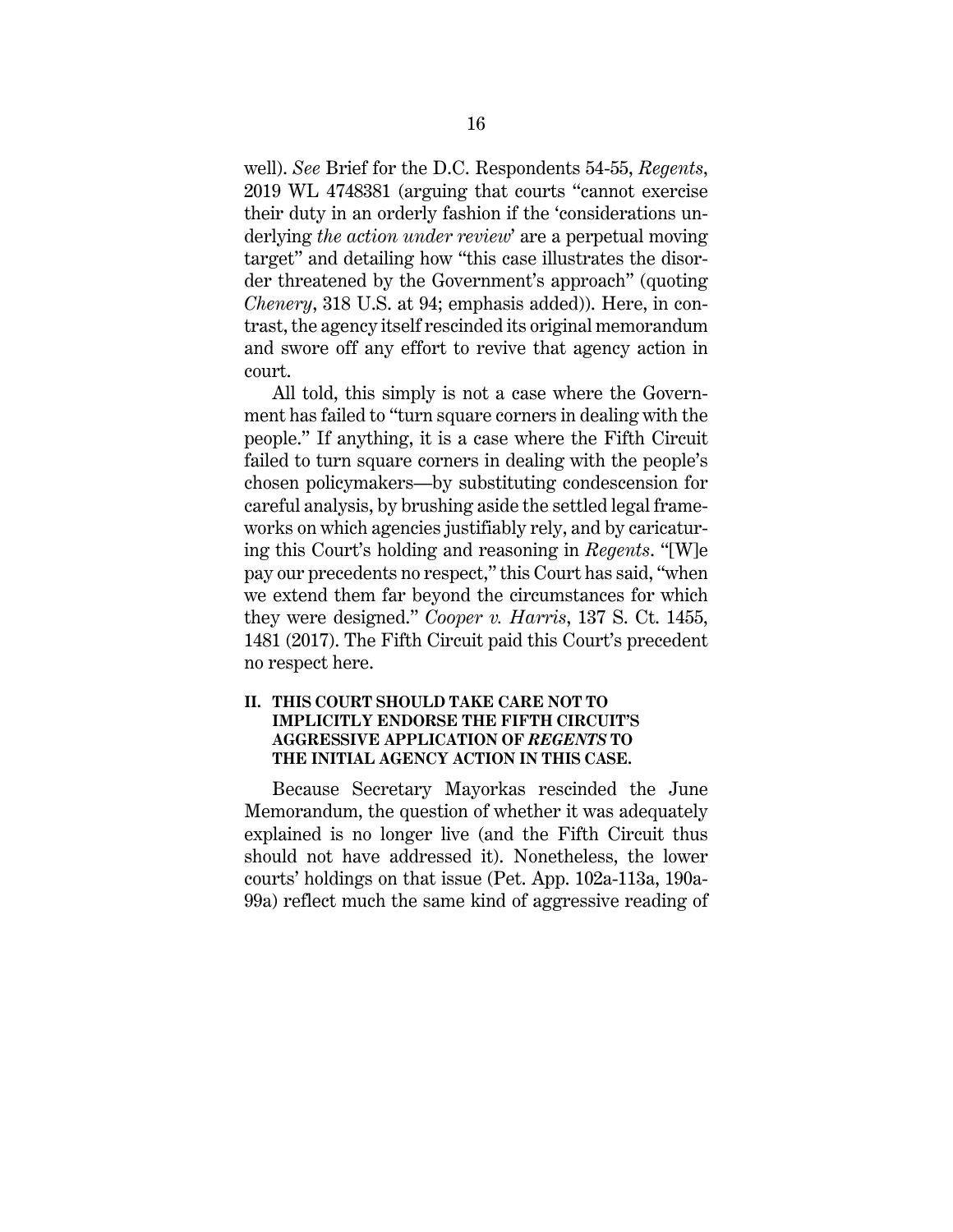*Regents* as does the Fifth Circuit's treatment of the October Memorandum. This Court should therefore take care to ensure that its opinion in this case cannot be seen as implicitly crediting or acquiescing in the premise that there was actually any violation of the reasoned explanation requirement for Secretary Mayorkas to correct here.

Indeed, some have already taken this Court's summary order denying a stay in this case—and broadly citing the entire merits discussion in *Regents* in support—as ratifying an unduly aggressive conception of arbitrariness review. Whereas this Court has long underscored the APA's "narrow standard of review," *e.g.*, *Regents*, 190 S. Ct. at 1905; *FCC v. Fox Television Stations, Inc.*, 556 U.S. 502, 513 (2009), the Fifth Circuit has read that summary order as demonstrating that, "after *Regents*," arbitrariness review "has serious bite." *Wages & White Lion Invs., L.L.C. v. FDA*, 16 F.4th 1130, 1136 (5th Cir. 2021); *accord* Pet. App. 103a (same); *cf.* Cristina M. Rodríguez, *The Supreme Court, 2020 Term—Foreword: Regime Change*, 135 Harv. L. Rev. 1, 104 (2021) (noting that this Court's "citation to *Regents* . . . potentially signal[ed] how that decision has empowered courts and hostile litigants to slow or block change"). That "serious bite" standard is sure to work further mischief. Even just with respect to MPP, it raises a red flag about how the lower courts may review the October Memorandum on remand or in further litigation.

The Court (or some of its Members) might therefore find this an appropriate case in which to sound a note of caution about the acontextual, judge-empowering reading of *Regents* on display here. At bottom, *Regents* held that DACA's rescission could not be predicated solely on a legal objection that did not even apply to "[the] policy at the heart of DACA"—and that the agency thus could not skirt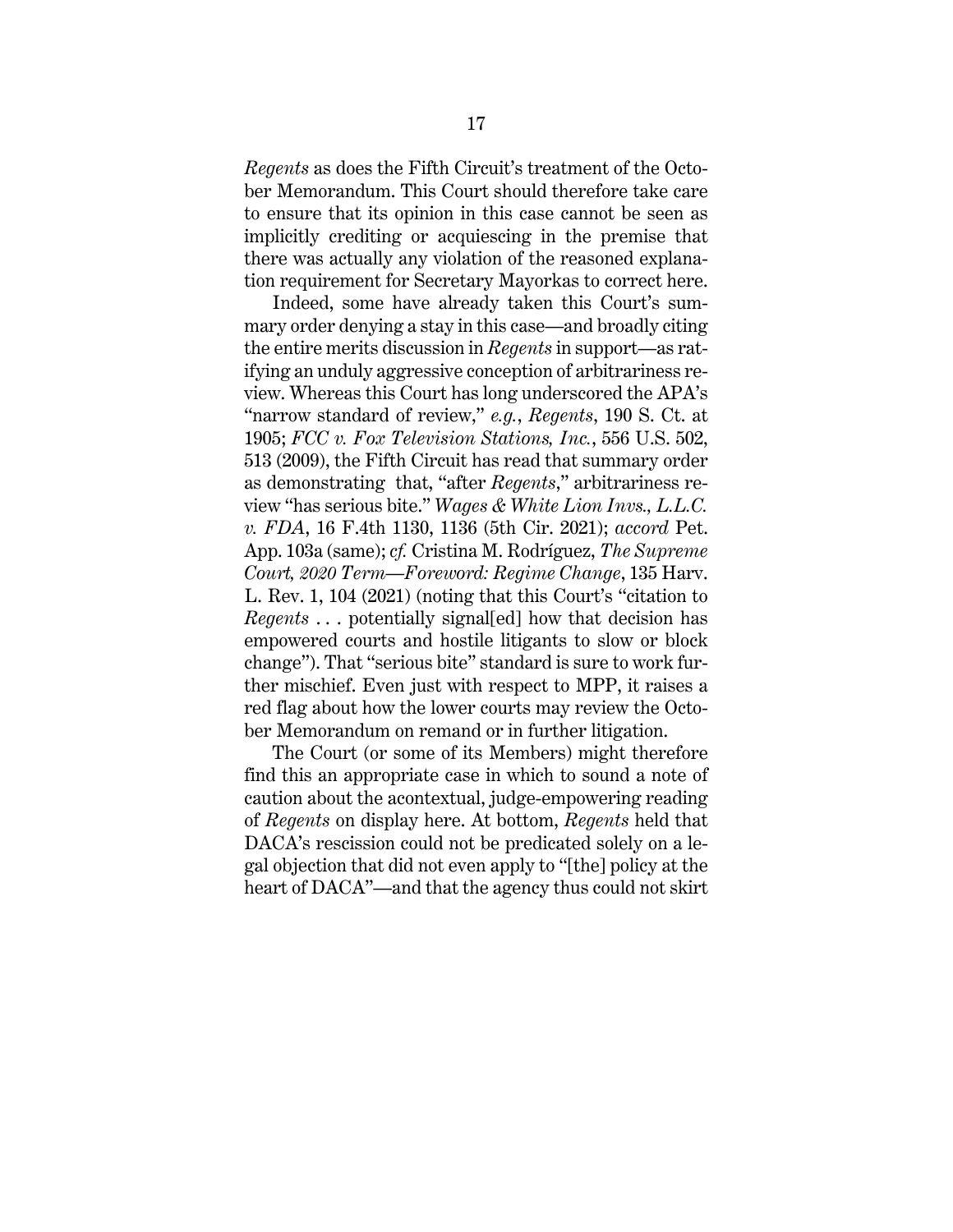entirely "th[e] difficult decision" of how to weigh the policy's costs and benefits (including what were alleged to be enormous reliance interests). 140 S. Ct. at 1912-14. By compelling the agency to take "responsib[ility]" (*id.* at 1912) for some such policy-based judgment, this application of the reasoned explanation requirement served the same "accountability-forcing" logic that supported the Court's rejection of Secretary Nielsen's *post hoc* rationalizations. Far from obstructing a politically accountable exercise of policymaking discretion, then, *Regents* merely insisted that the administration actually subject itself to political accountability for whatever choice it made. *See*  Eidelson, *supra*, at 1773-85. Tellingly, Justices Alito and Kavanaugh would have accepted even the curt policy discussion in the Nielsen Memorandum as sufficient in *Regents*, and no Justice in the majority suggested that they would not have done the same if they had thought that explanation was properly before them. *See Regents*, 140 S. Ct. at 1934 (Kavanaugh, J., dissenting in part); *accord id.* at 1932 (Alito, J., dissenting in part).

It should be clear, then, that *Regents*' enforcement of the reasoned explanation requirement did not license courts to nitpick even amply explained, openly value-laden exercises of policymaking discretion in search of any cost that was not specifically named—let alone ones that are not "reliance interests" in any ordinary sense—or any failure to address a conceivable policy alternative. *See* Benjamin Eidelson, *"Pay[ing] Our Precedents No Respect": Why the DACA and Remain-in-Mexico Rescissions Are Worlds Apart*, Yale J. Reg. Notice & Comment (Sept. 2, 2021), https://tinyurl.com/2p8trn7w. Yet the memorandum that the lower courts deemed insufficient under *Regents* here (Pet. App. 346a-60a) provided vastly more in the way of explicit, granular explanation of the agency's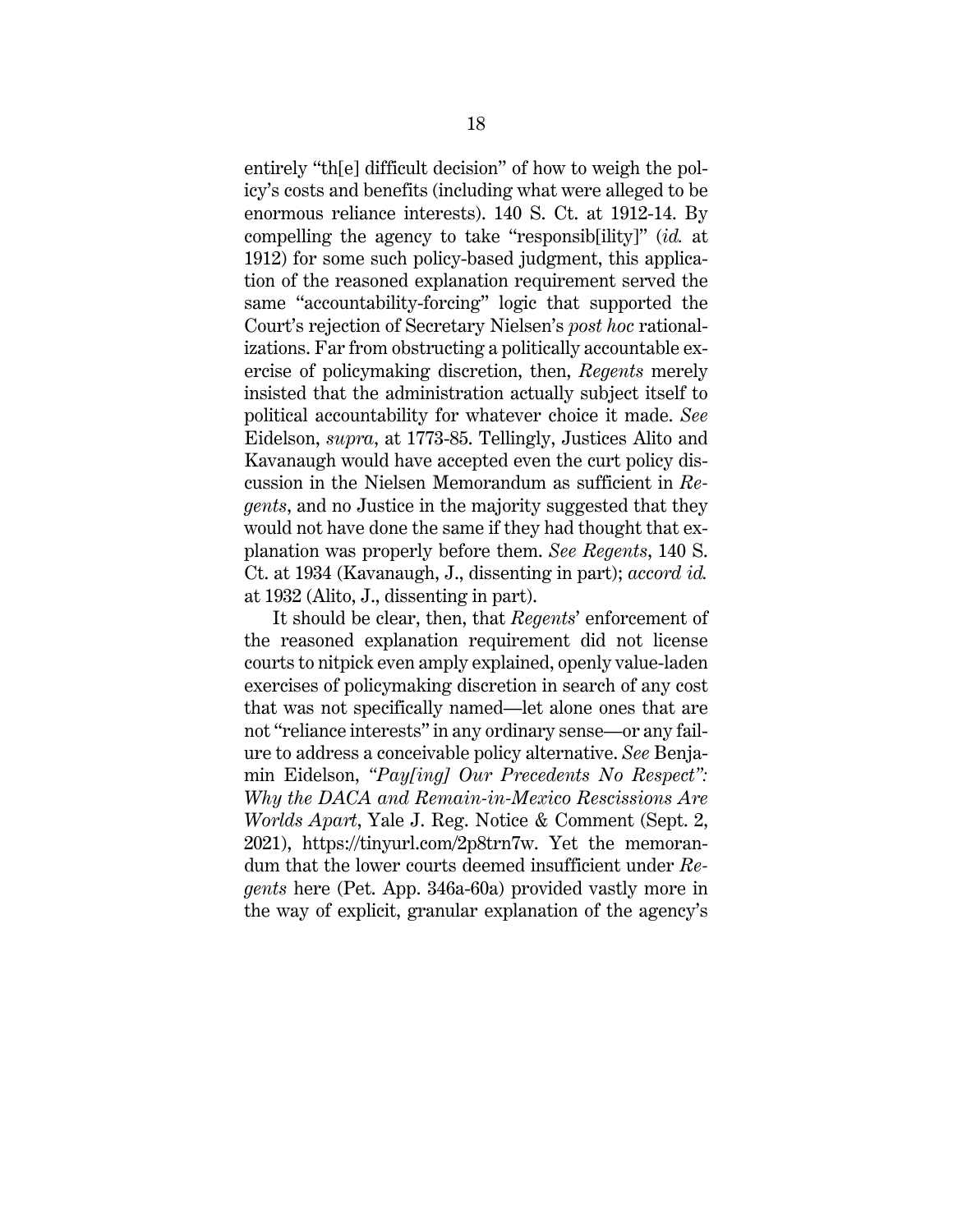reasons for its chosen course than had Secretary Nielsen's explanation for favoring the rescission of DACA—which, again, no Justice in *Regents* found wanting.

If *Regents* is read to cast doubt on even explanations as thorough as Mayorkas's initial memorandum was here, it will become a dangerous blueprint for "second-guessing the Secretary's weighing of risks and benefits" and thereby "substitut[ing] [the court's] judgment for that of the agency." *Dep't of Commerce*, 139 S. Ct. at 2571.<sup>6</sup> Indeed, that deformed version of *Regents* would be tantamount to a "one free remand" rule, whereby every major agency action must be re-explained to namecheck whatever particular cost or hypothetical alternative an unfavorable court can identify after the fact as having received no specific discussion on the first go-round. And *Regents*' sound and measured gloss on the reasoned explanation requirement would then prove a harm, not a help, to the APA's aim of making the federal government "accountable to the public" for its important decisions. *Regents*, 140 S. Ct. at 1905 (citation omitted).

 $6\;$  A recent district court ruling regarding DACA itself offers another example of this misreading of *Regents* at work. That court ruled that "if one applies the . . . analysis from *Regents* to DACA's creation, it faces similar deficiencies," because the DACA Memorandum did not expressly consider (1) the possibility of adopting DACA but making beneficiaries (alone among deferred-action recipients) ineligible for the benefits that flow from deferred action under separate regulations, or (2) the fact that "the states and their residents" have a socalled "reliance interest" in DHS's "enforcing the law as Congress had written it." *Texas v. United States*, 549 F. Supp. 3d 572, 622 (S.D. Tex. 2021), *appeal filed*, No. 21-40680 (5th Cir., Sept. 16, 2021); *cf.* Pet. App. 194a (similarly crediting the States' "reliance interests in the proper enforcement of federal immigration law").